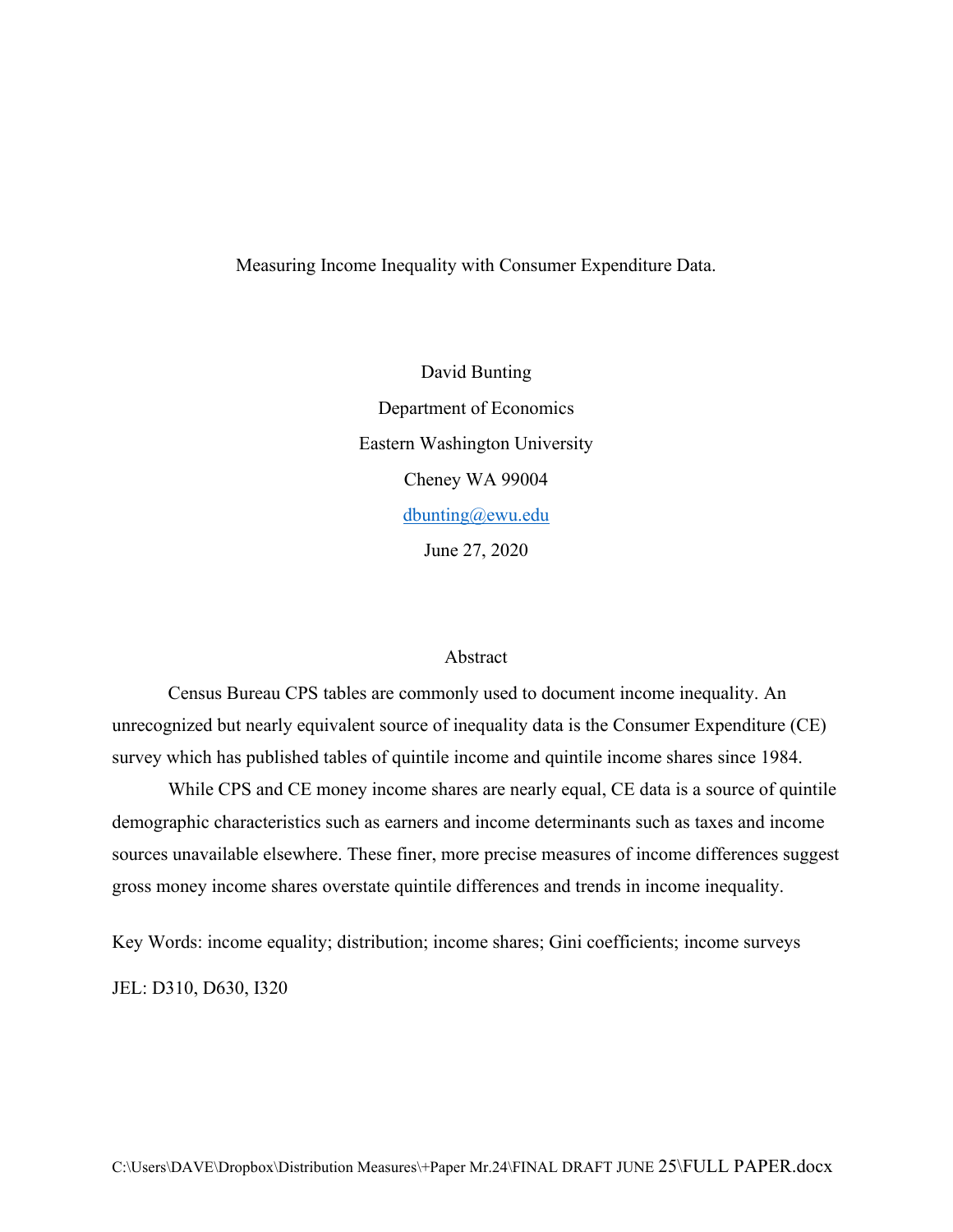Measuring Income Inequality with Consumer Expenditure Data.

### **INTRODUCTION**

Income inequality as reflected by growth and changes in relative shares of personal income is a perennial topic of academic research and political debates [1]. Commonly the debates devolve into essentially statistical disputes dependent on national representative surveys found in Current Population Surveys (CPS) conducted by the Bureau of Census [2]. While inequality measures involving quintile income shares and Gini coefficients reported in these surveys indicate growing differences between the lowest and highest quintiles and slowly increasing coefficients, the CPS data is severally circumscribed because it is restricted to reporting household money income measures and does not consider disposable income, number of earners or income sources.

The Consumer Expenditure (CE) Survey, annually conducted by another Federal agency, the Bureau of Labor Statistics [3] is an unrecognized statistical source that can be used to investigate some of the income inequality measures ignored by the CPS. Closely aligned with the CPS, the CE is the only nationwide representative source for quintile statistics on tax payments, earners, and income sources, information which could provide important insights into the nature and causes of inequality. For example, it was not considered in a recent Center on Budget and Policy Priorities "Guide to Statistics on Historical Trends in Income Inequality [4]."

The basic reason for this omission seems to be that CE data is only available in separate annual web based tables or as microdata requiring considerable manipulation to become useful. However, beyond reasons involving convenience of CPS data, CE quintile shares might be ignored because they were alleged to represent "transitory" behavior by Friedman [5] in his consumption function studies of the 1950s. Curiously, CPS shares reflecting the same behavior as the CE data, have been excluded from this allegation. Nevertheless, CE shares, published since 1989, can be found in "Aggregate Expenditure Shares Tables. Quintiles of income before taxes: Tables 2018 to 1989" [6]. These shares are simple averages of annual quintile incomes found in "Quintiles of Income before Taxes," tables for 2018 to 2012 [7], for 2011 to 1984 [8] or available in BLS Bulletins for 1980-81 [9] and 1982-83 [10].

Although CE income shares can add insight into the nature and causes of income inequality, the comparability and consistency of these shares with CPS figures, the presumptive official estimates, should be established. After showing that estimates between the two surveys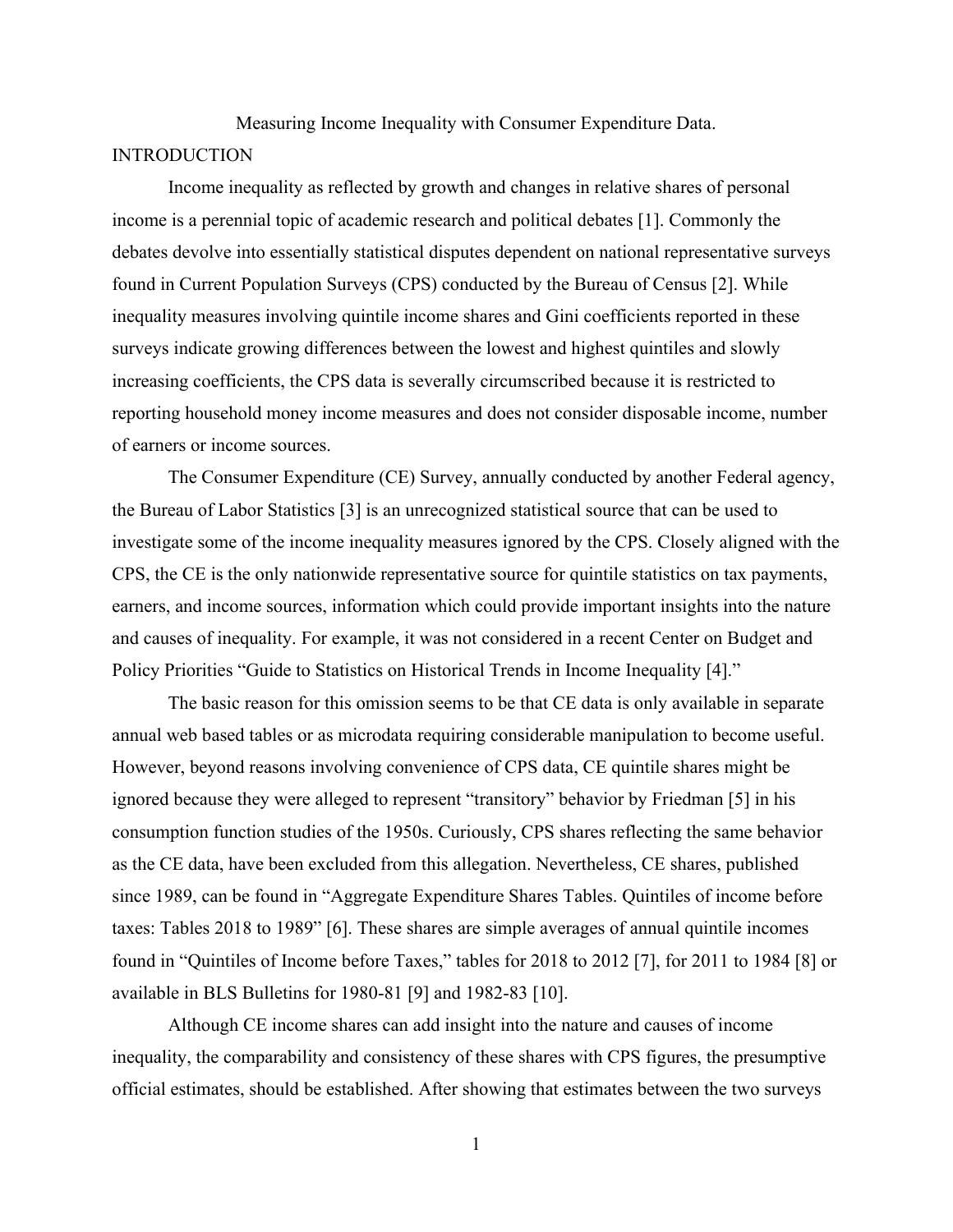of money income shares, Gini coefficients and Q5/Q1 quintile income dispersion ratios are not significantly different, CE shares are adjusted for tax payments thereby reducing inequality measures by about 8 percent. Behavioral units for CPS income shares are households and consumer units for CE shares. While distinctions between these entities is slight [Cf., Appendix 1], both reflect the incomes of multiple earners. Annual CE earner surveys show that income shares are proportional to the number of earners in the reporting unit. When income shares and related dispersion statistics are recalculated on an earner basis, measures of inequality significantly decline. Finally, discussions of inequality largely ignore the income sources defining each income share. To a large extent, share differences are explained by the sources of income received with unearned sources dominating lower quintile incomes and earned incomes dominating higher quintile sources.

#### MONEY INCOME DISTRIBUTIONS

Current Population Surveys (CPS) and Consumer Expenditure Surveys (CE) are the only sources with enough representative national coverage and detail to provide the basic data necessary to examine historical inequality trends and changes in the size and share of personal income [11]. Derived from March Supplements and Annual Social and Economic Supplements, CPS Income Inequality Data Tables date from 1967 for households. Consumer Expenditure Survey estimates are derived from two separate surveys, an Interview Survey designed to collect data on large and recurring expenditures and a Diary Survey designed to collect data on small, frequently purchased items. CE surveys are conducted by the Census Bureau. Income definitions, coverage and limitations essentially replicate those of the CPS [Cf., Appendix 1]. Periodic reviews indicate CE aggregate income has increased from around 80 percent to around 90 percent of Census money income from 1990 to 2017 [12].

Annual CE quintile data since 1980 are collected into a dataset CE Data1980-2018 with CPS quintile shares and income added [13]; all monetary variables are deflated by a Personal Consumption Expenditure deflator based on 2012 prices. Although the current version of the Consumer Expenditure survey started in 1980, only results since 1984 are available electronically. The survey is not without its limitations, suggesting that "caution should be used in comparing data from current surveys with those gathered . . . during the first few years, due to changes in concepts and definitions; published data covered only the urban portion of the population. From 1984 onward … integrated data from the Diary and Interview Surveys as well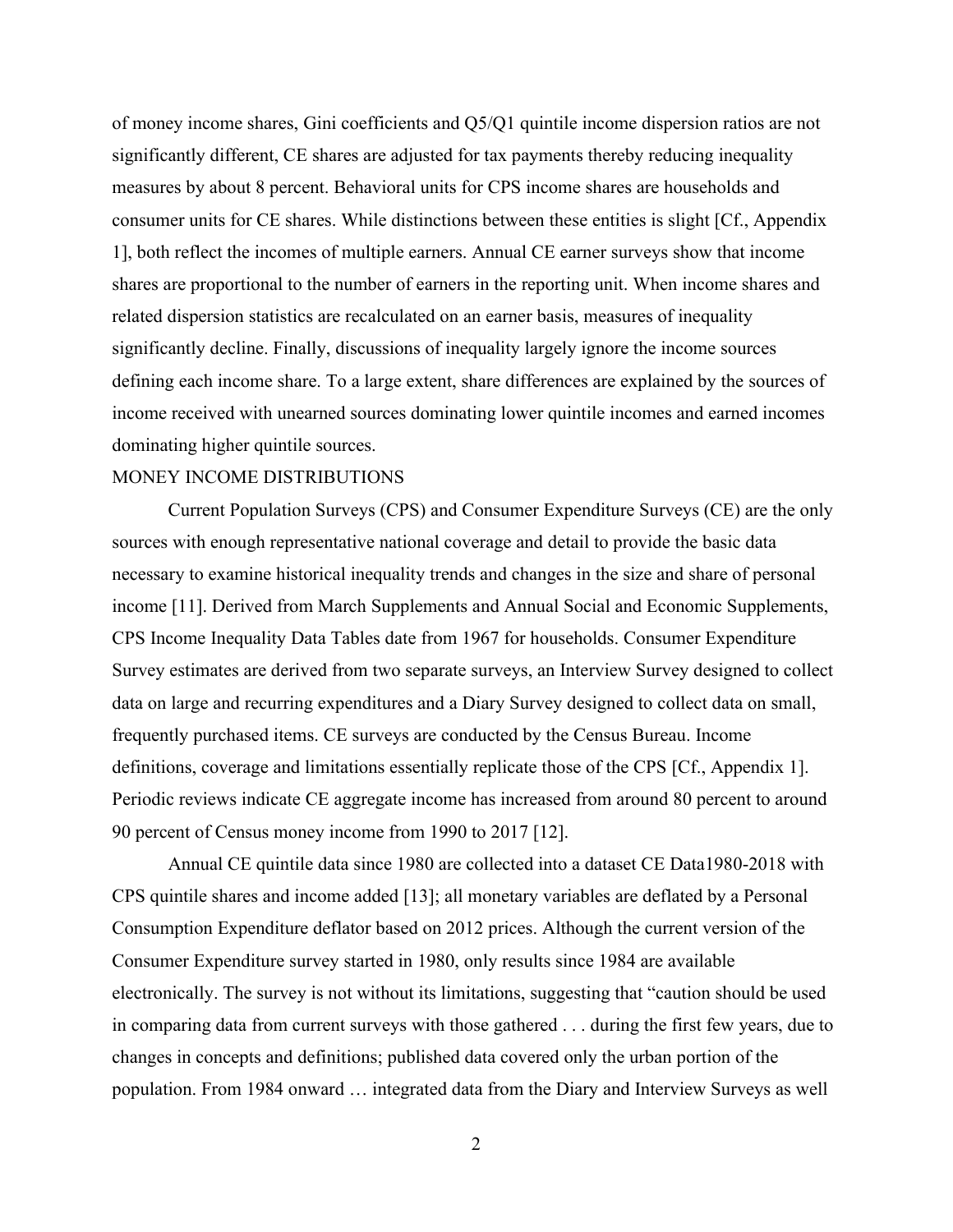as for the total population, urban and rural, have been published [14]." Also , as will be seen, income for the lowest quintiles in 1984, 1985 and 1986 are suspiciously much larger or smaller than those in preceding or succeeding years. Real average quintile one (Q1) income fell from \$8525 in 1983 to \$6313 in 1984 and then recovered from \$7375 in 1986 to \$8240 in 1987. During these years Q2 income was never less than \$20,000 while Q3 income was never greater than \$16,000. From 1986 to 1987 Q3 income increased by \$13,000, from \$14,857 to \$27,332, an implausible amount. Since these inconsistencies have no external explanation, they indicate something is amiss and that statistics covering 1980 through 1986 should be viewed with caution.

Appendix Table A contains CE and CPS annual quintile shares of money income from 1980 through 2018 while Appendix Table B contains average real incomes, and comparative statistics to evaluate the similarity of the two distributional estimates. Tables of averages for selected years are included in the text for discussion purposes. Table 1 contains CE and CPS shares of quintile money income. Chi-square values found in Table 2 of annual quintile differences between the two sets of shares are significantly smaller than the one percent test statistic of 13.28 with four degrees of freedom, indicating the shares are not statistically different.

### Table 1

Table 2 also contains Gini coefficients and Q5/Q1 ratios which are direct measures of inequality—the larger the ratio, the greater the distance between the incomes of the lowest quintile and those of the highest one. Since 1991-94 both measures for either data sources have differed by a percentage point or less, but over 25 years have increased by about four percent points, indicating increasing inequality. The correlation of annual CE and CPS Gini coefficients [Cf. Appendix 1 for derivation] is .85 while the correlation of their Q5/Q1 ratios is .66 for the entire time period or .90 for years from 1987 to 2018. Overall, with some reservations for earlier years, the CE and CPS estimates of quintile distributions of money income between 1980 and 2018 can be considered essentially identical.

# Table 2

#### TAX ADJUSTMENTS

Because of nonresponse to survey tax questions [15], tax estimation procedures in 2013 were changed from survey responses to estimates produced by Taxsim [16], a tax estimating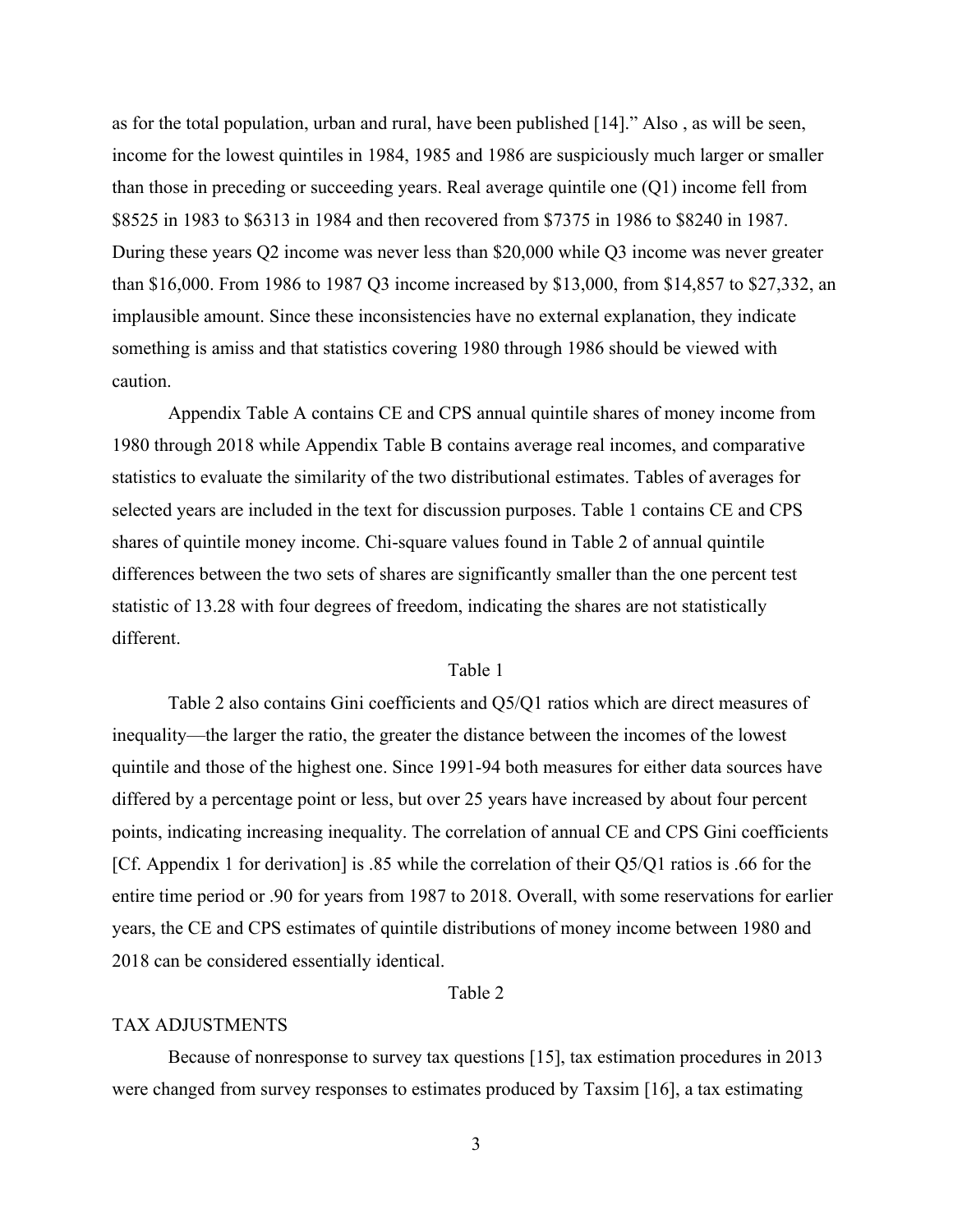model developed by the National Bureau of Economic Research that incorporated CE income estimates and demographic characteristics [17]. The effect of the revision was dramatic. Average federal, state, local and other taxes for the highest income quintile, Q5, increased from \$8,985 in 2012 to \$28,294 in 2013, Q4 average taxes increased from \$1,982 to \$7,107 and average household taxes rose from \$11,114 to \$36,695. Especially noteworthy because of the variety of state taxing laws and reporting procedures was the increase in Q5 state and local taxes from \$1,826 to \$5,485 and from \$526 to \$1,762 for Q4.

While subsequent estimates showed similar increases, tax estimates for prior years were not revised. Revising these estimates for years from 1980 to 2012 can involve attempting to replicate CE processing procedures of individual respondents found in annual microdata files, a huge undertaking, or assuming representative behavior and using quintile averages of household income and demographic characteristics. The latter method was selected for reasons of expediency. To construct these estimates, Taxsim was used to estimate federal taxes as FEDSIM for every quintile from 1980 to 2018. (State, local and other tax estimates require respondent data.). As compared with CE estimates of federal taxes (FEDTX) and state, local and other taxes (SLO) averaged over 2013-18 shown in Table 3, the FEDSIM estimate approximated the Q5 CE FEDTX but deteriorated for the lower quintiles, underestimating total CE federal taxes by about 20 percent. Further CE state, local and other taxes, about 25 percent of CE federal taxes, were not estimated.

#### Table 3

The "Adj. Factor" found in Table 3 is the ratio of total CE taxes divided by FEDSIM that indicates the extent FEDSIM underestimated quintile taxes as reported in CE surveys. This ratio times the appropriate FEDSIM estimate for each year and quintile is used to estimate quintile taxes; eg., for 1980, Q1 tax =  $1.776$  x FEDSIM, and so on for all quintiles. Annual average disposable income, income shares, Gini coefficients and Q5/Q1 ratios are found in Appendix Table C. Previously indicated data problems in years before 1987 are apparent in that the Q3 income share ranges from 6.1 to 9.0 percent while the range of the Q2 share ranges from 11.7 to 14.1 percent; however, thereafter the distributions reverse as the Q3 share averages 14.2 percent and the Q2 share is 10.5 percent.

Ignoring pre 1987 figures, the estimates, while crude, seem reasonable. Tax payments caused higher incomes to fall, thereby reducing inequality as measured by Gini coefficients and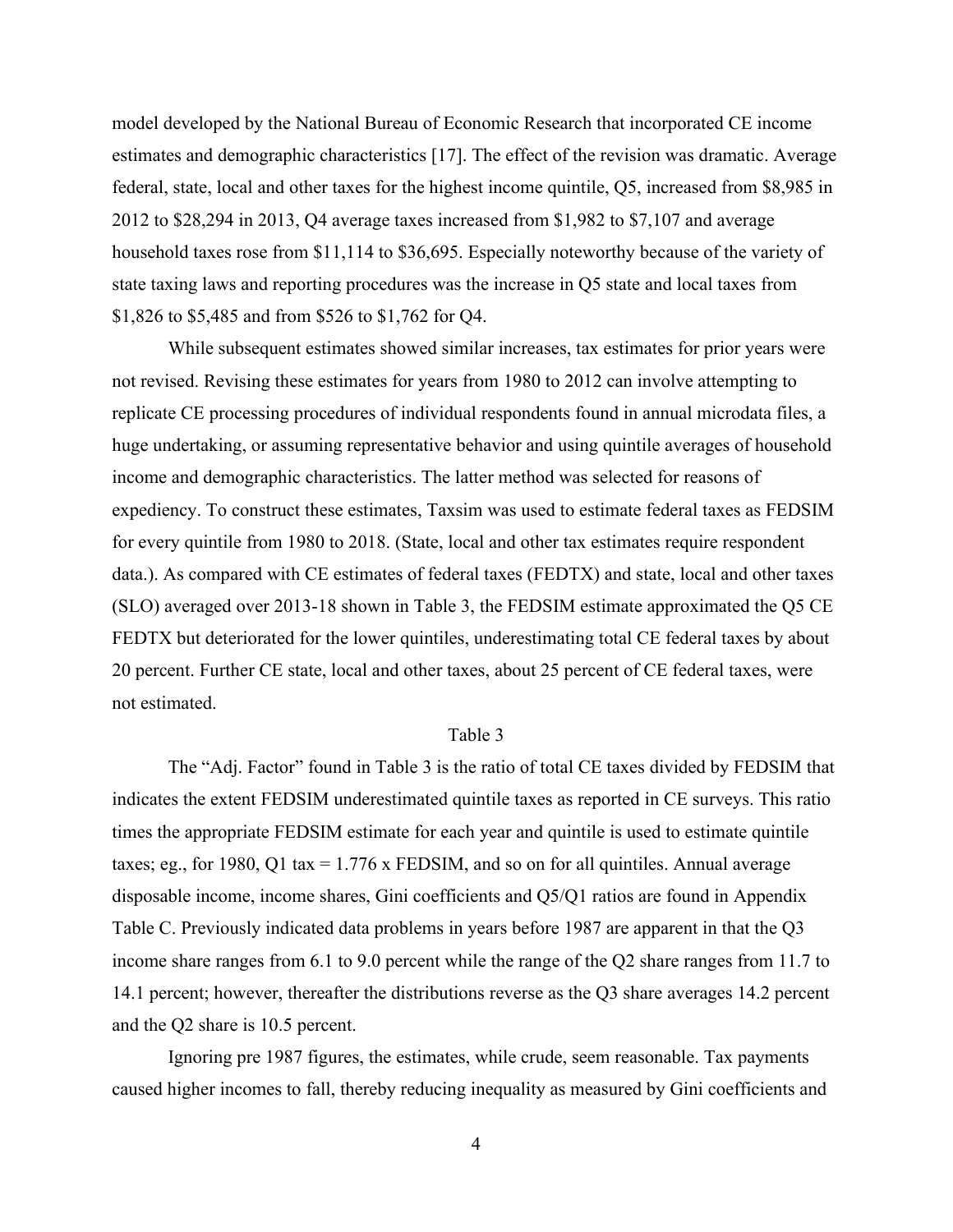Q5/Q1 ratios. Averages of CE changes in disposable income shares divided by money income shares from 1987 to 2018 found in Table 4 indicate the quintile effects of taxes on inequality. Tax adjustments reduced average income by 13.5 percent, increased Q1 income share by about 22 percent, the share of Q2 by 17 percent, Q3 and Q4 shares 7 and 2 percent, respectively while reducing the Q5 share by 7 percent and the Gini coefficient by 9 percent. While changes in lower quintile shares are significant, overall effects seem modest as the Q5 income share fell from 49.4 to 46.2 percent and the Gini coefficient declined from 42.8 to 39.5, changes indicating that tax adjustments have limited effects on inequality.

### Table 4

## EARNER ADJUSTMENTS

Inequality is usually measured in terms of household income shares with the implicit assumption that each share represents a single income earning entity. However, household income can reflect the incomes of multiple earners [18]. Thus, the same 2018 income quintile could contain a household of four sisters each averaging \$50,000 annually and another reflecting the top coded income of some Silicon Valley zillionaire [19].

As shown in CE earner surveys, household income is influenced by the number of household earners. Table 5 reports survey results for selected years of 1990, 2000, 2010 and 2018 [20]. Real average income of households in 1990 with no earners was \$22,200 while the average income of those with three or more earners was \$82,100. By 2018 income of the lowest earner group was \$25,600 while that of the highest group was \$126,500. Income shares varied little over time, averaging about 8.3 percent for households with no earners and 30.1 percent for single earners, 46.5 percent for two earners, and 15.2 percent for three plus earners households. The percent of households represented by each type of earner also has been relatively constant, 21.2, 37.5, 32.3 and 9.2 percent, respectively. In terms of average quintile income, the four earner groups in 2018 would fall in the second, third, fifth and fifth quintiles. Clearly household income is influenced by the number of household earners.

## Table 5

Appendix D contains annual earner adjusted average income, quintile shares, Gini coefficients and Q5/Q1 ratios. Income shares were recalculated on an earner basis if earners were greater than one. Since the number of earners rise with income, the adjustments cause shares of the higher quintiles to decline as shares of the lowest ones rise, thereby reducing income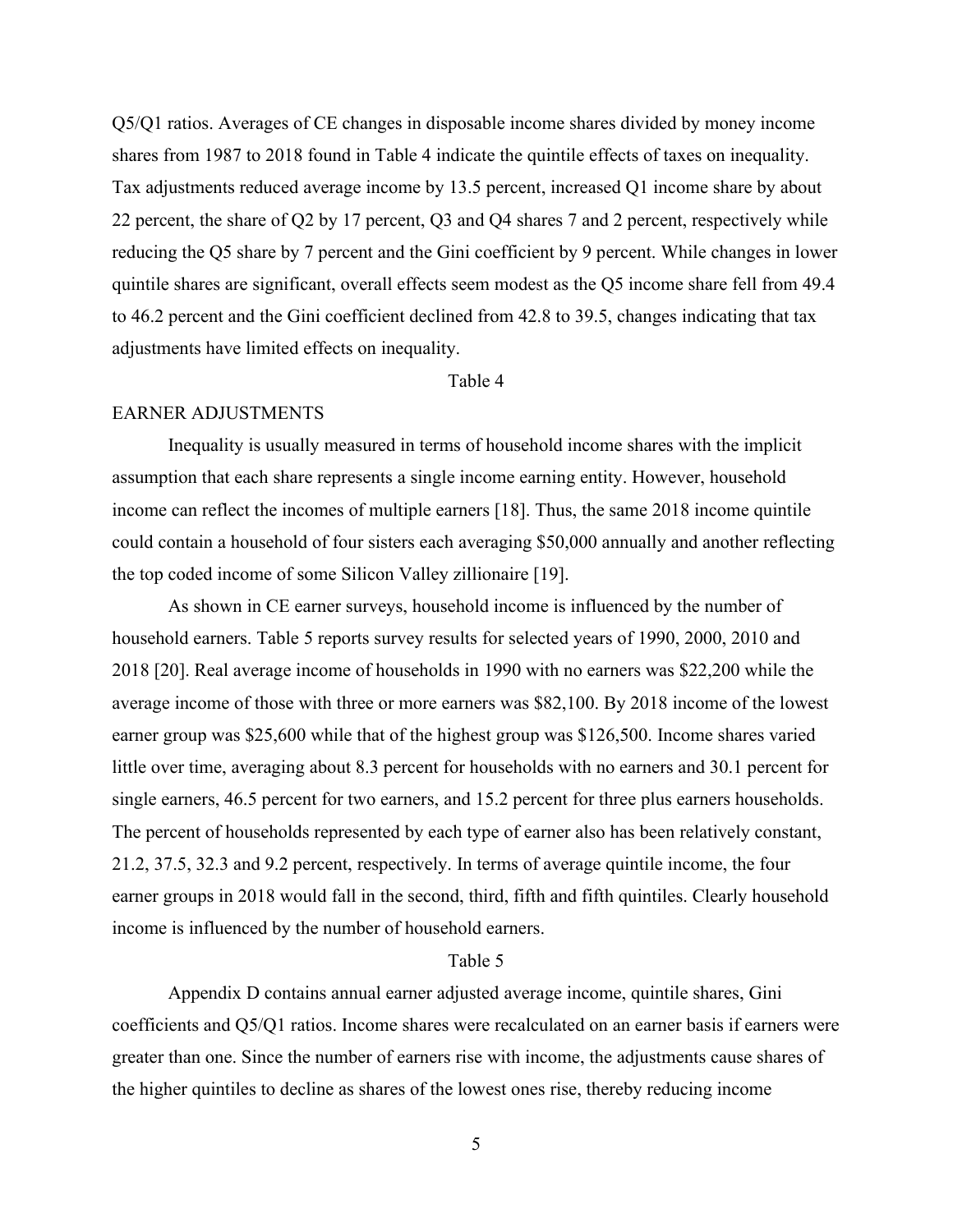inequality, Gini coefficients and Q5/Q1 ratios, declines consistent with a Gini decline from 43 to 34 found in an "assortative matching" study.by Greenwood, et, al, [21].

Again, ignoring pre 1987 figures, percent changes in earner income share divided by money income share for selected years shown in Table 6 indicate the effects of calculating income shares based on earners rather than by economic unit. The rebasing reduces average income by 40 percent, increases both Q1 and Q2 income shares by about 66 percent because earners were less than one, increases the Q3 share by 23 percent, reduces Q4 and Q5 shares by 6 and 20 percent, respectively, and the Gini coefficient by 29 percent. These changes clearly indicate the sensitively of income inequality measures to income concepts and definitions of income recipients.

# Table 6

Table 7 compares average Gini coefficients and Q5/Q1 ratios found for the three CE income measures: CE money income (YY), disposable income (YD) and earner income (YE). Recalculating income as disposable income reduces Gini coefficients by about 8 percent and dispersion ratios by about 25 percent while recalculating income on an earner basis reduces the coefficients by about 30 percent and the ratios more than 50 percent. These recalculations clearly show that finer income definitions reduce rather than increase measures of income inequality.

Table 7

### INCOME SOURCES

The implicit assumption that quintiles differ only by their income size also carries over to income sources. Quintiles with a large fraction of total income are supposed to reflect the earnings of highly paid respondents while those with smaller shares reflect the earnings of lesser paid respondents. However, as CE surveys reveal, income sources vary significantly by quintile. Following CE definitions of sources, money income can be divided into market income (Mkt) consisting of wage and salary earnings, self-employment income and interest, dividends, rental and other property income and non-market income (NMkt) consisting of social security, private and government retirement income, public assistance, supplement security income, food stamps, unemployment and workers compensation, veterans benefits, regular contributions for support and other income.

Table 8 shows for selected years of 1990, 2010 and 2018 that market income represents about 86 percent of total real money income and non-market income represents 14 percent.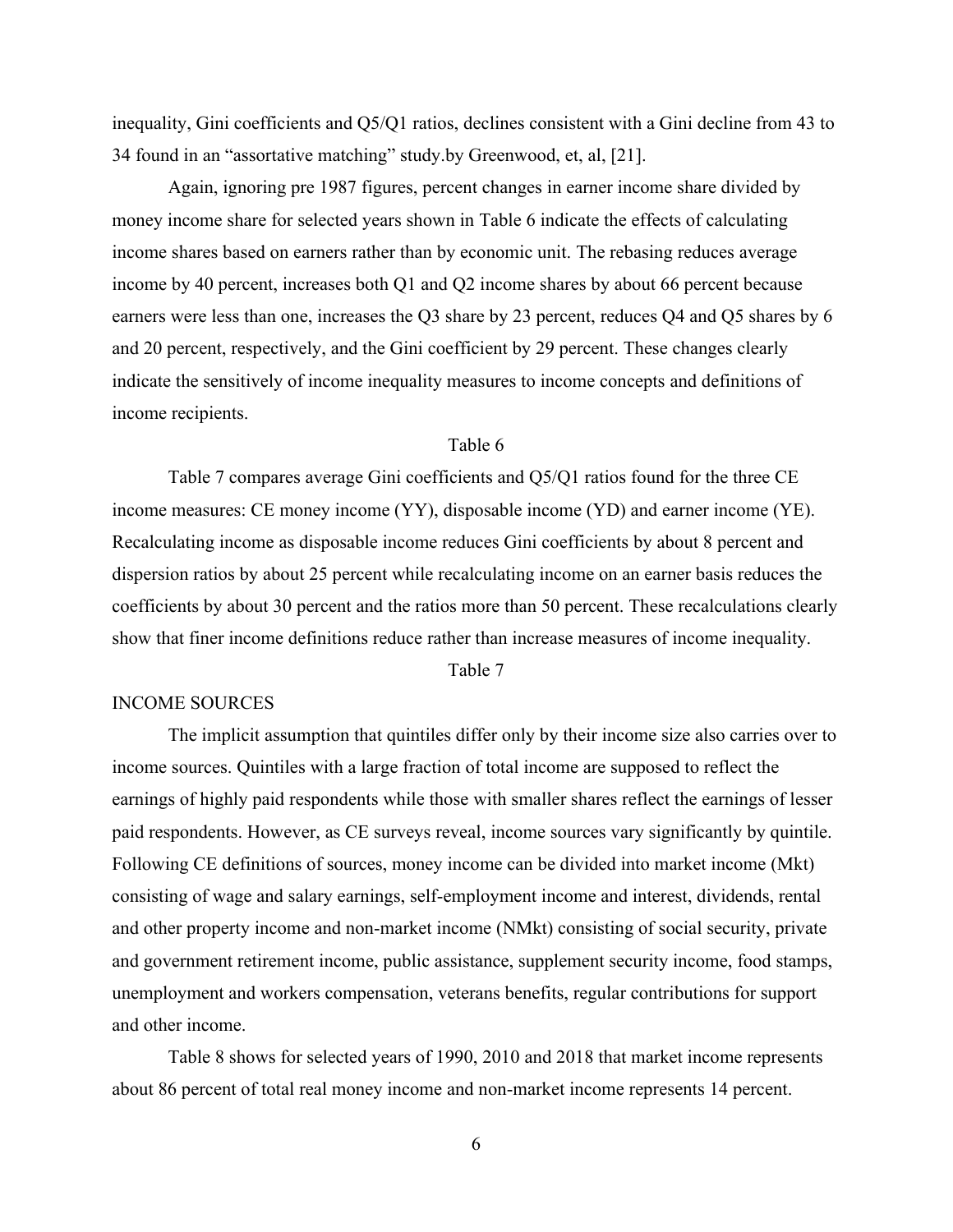However, the distribution of income from these different sources varies widely across the quintiles. In 1990, 30 percent of Q1 income was from market sources and 70 percent from nonmarket sources while 96 percent of Q5 income was market originated and 4 percent non-market. As the table indicates, these divisions are consistent over time suggesting that different income sources could explain income share differences.

### Table 8

Changes in income sources offers potential for explaining changes in income inequality. The income of any quintile is equal to its market income plus its non-market income (Mkt<sub>i</sub> +  $NMkt_i = Y_i$ ) or in terms of the relative share of total income, the relative income share of any quintile is equal to its relative share of market income plus its relative share of non-market income (%Mkt<sub>i</sub>/ΣY + %NMkt<sub>i</sub>/ΣY = %Y<sub>i</sub>/ΣY). Table 9 shows quintile shares of market and non-market shares. For example, in 1990 Q1 income was 3.5 percent of total 1990 income as represented by 1.0 percent of market income and 2.5 percent of non-market income. On the other hand, Q5 income was 48.1 percent share of total income as represented by 46.0 percent of market income and 2.1 percent of non-market income.

# Table 9.

Deterioration in the income sources of lower quintile income shares over time is apparent. The Q1 non-market share fell from 2.5 percent in in 1990 to 2.2 percent in 2010 to 1.9 percent in 2018 and the Q3 market share declined from 12.2 to 11.3 to 11.1 percent. However, these changes are offset by the Q5 market income share which increased from 46.0 to 47.7 to 50.4 percent. Overall, measured inequality as represented by quintile income shares changed as the Q1 share fell from 3.5 to 2.9 percent between 1990 to 2018, the Q3 share declined from 15.4 percent to 14 percent, Q2 and Q4 shares declined, and the Q5 share increased from 48.1 to 52.2 percent—changes in total that caused the Gini coefficient to rise from 41.8 to 43.7 to 45.5.

Table 10 shows changes in percentage point shares from 1990 to 2010 and from 2010 to 2018. In the first period the income share of Q1 fell 0.4 percentage points of which 80 percent resulted from a decline in non-market income. Q2 suffered the same disproportionate decline in non-market income. However, Q3 and Q4 suffered significant declines in market rather than non-market income. For example, the market income of Q3 fell 0.9 percentage points while its non-market share increased 0.1 points. On the other hand, Q5 enjoyed increases in both its income shares. The pattern continues from 2010 to 2018. Q1 continues to loss non-market share,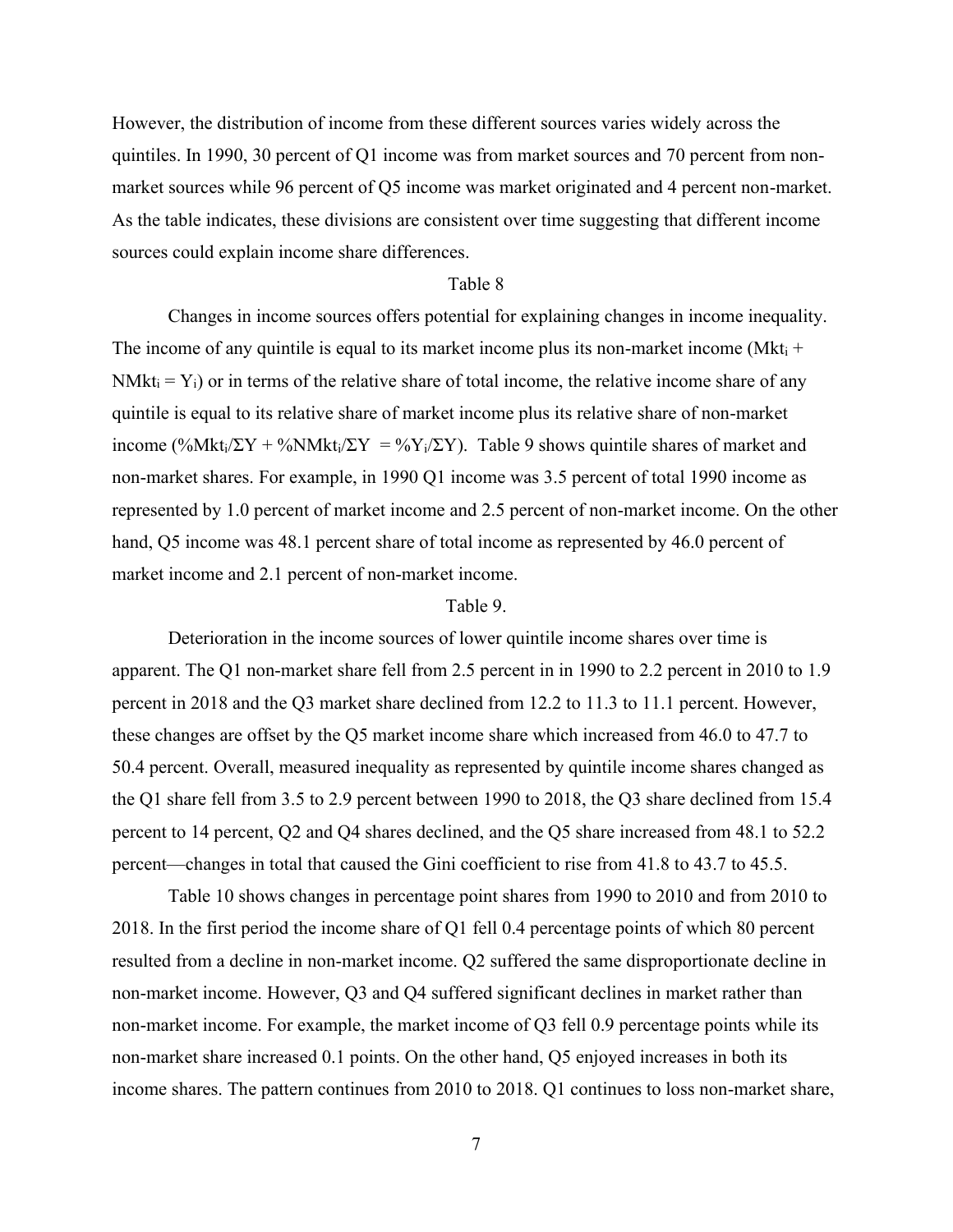Q2 suffers market income loss and Q3, Q4 and Q5s lose non-market shares. However, the Q5 loss is offset by a significant gain in market income share.

## Table 10.

The division of income into different sources clearly shows that changes in income inequality can not be attributed to single causes. As shown the lower four quintiles lost income shares primarily because of declines in non-market incomes as represented by a wide variety of social payments and support systems. Meanwhile the income share of the highest quintile increased as a result of market based activities involving relative increases in wages and salaries, self-employed income and investment earnings. The effects of these different income sources raise questions as to the relevancy of universal measures of income in equality.

# **CONCLUSIONS**

Statistics derived from Consumer Expenditure surveys offer new sights into the determinates of income inequality. These statistics, whose significance has been largely unrecognized because of cumbersome availability or elaborate data accessing, provide details from nationally representative surveys on a variety of respondent characteristics not found elsewhere.

Since 1987 quintile money income shares from Consumer Expenditure (CE) surveys and Current Population (CPS) surveys have been nearly identical. However, unlike CPS measures which are limited to money income, CE shares can be adjusted for tax payments, thereby reducing Gini coefficients and Q5/Q1 income dispersion ratios by about 8 percent. CE shares also can be calculated in terms of income earners rather than economic units, thereby reducing inequality by about 30 percent. These adjustments indicate that income inequality is very sensitive its measurement, especially to respondent definitions.

Consumer Expenditure data on sources of income disclose that low income quintiles have different income sources than high income ones suggesting that gross measures are unreliable indicators of inequality. Most likely comparing households with one part-time earner against those with three or more full time earners or comparing households whose income is largely composed of non-market supplements against those whose is income is largely market based are at best problematic, even potentially biased, comparisons.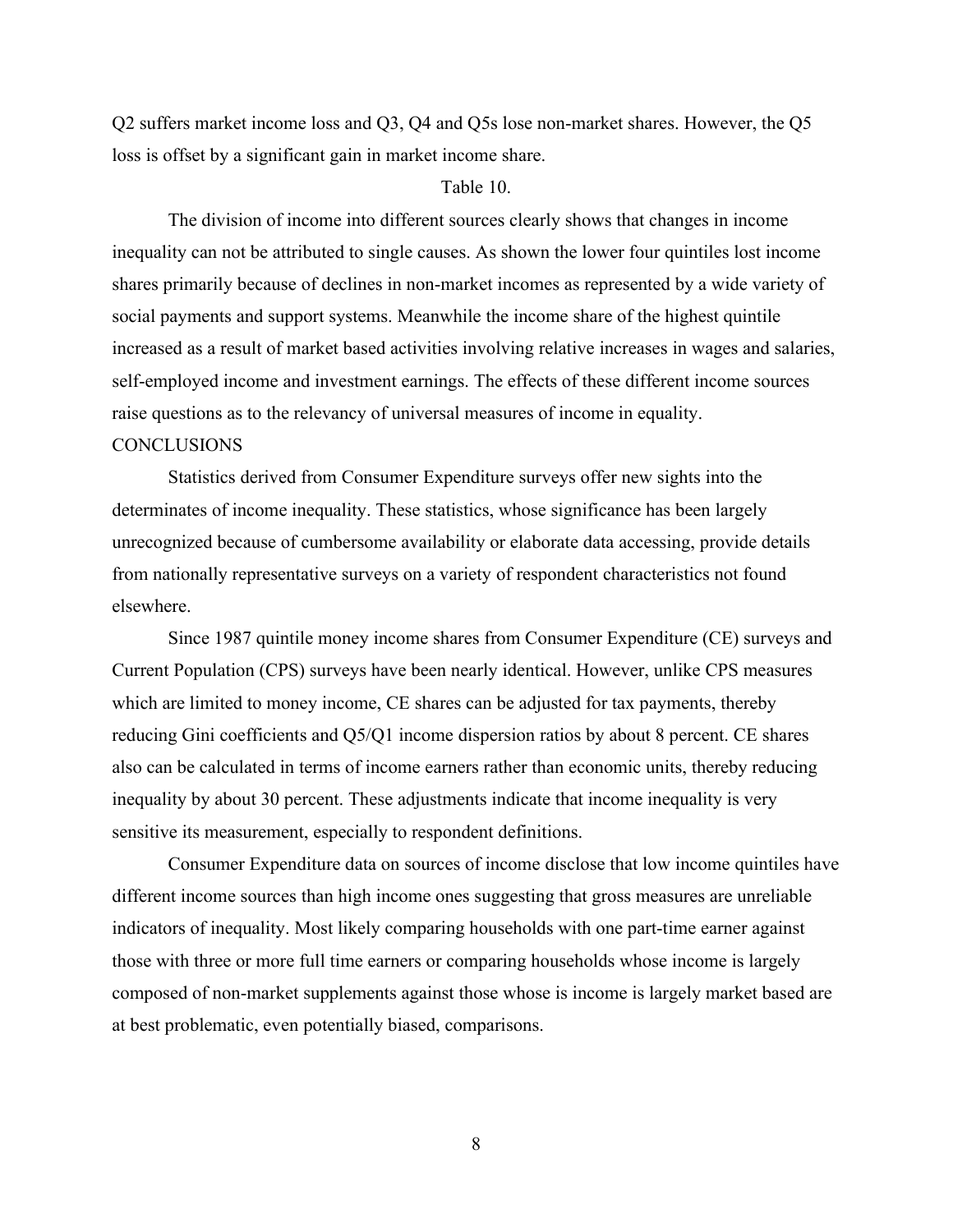While income inequality is a controversial topic that touches many different interests and agendas, Consumer Expenditure data provides a heretofore underutilized means to systematically examine both its historical dimensions and its empirical basis.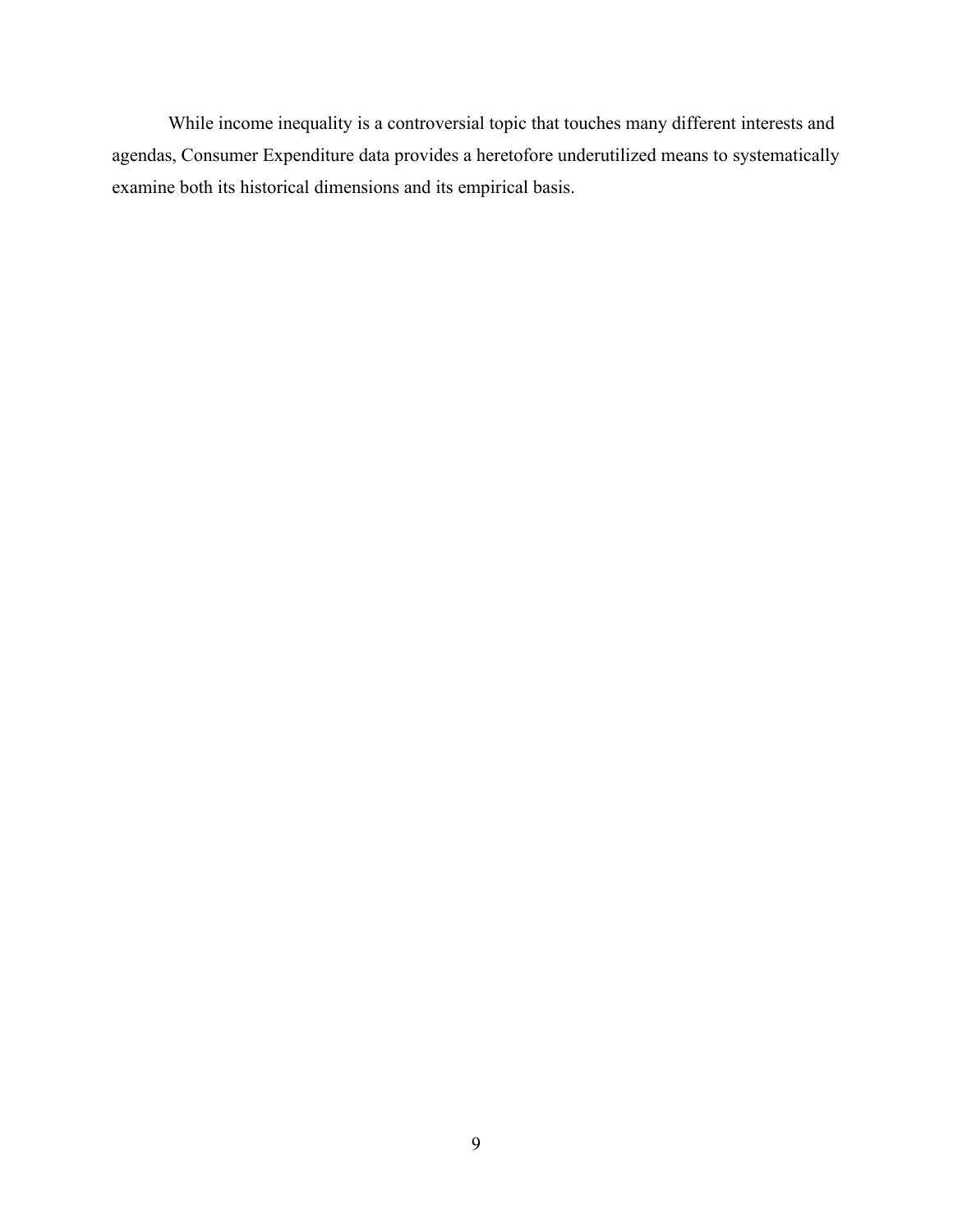### Footnotes.

- BLS = U.S. Bureau of Labor Statistics
- CB = U.S. Census Bureau
- (month/year last accessed)
- [1] Compare Ryscavage, P. (1999). Income Inequality in America: An Analysis of Trends. M.E. Sharpe: Armonk, NY with Piketty, T., Saez, E, and Zucman, G. (2018). Distributional National Accounts: Methods and Estimates for the United States, *Quarterly Journal of Economics*, 133(2): 553–609, [https://doi.org/10.1093/qje/qjx043,](https://doi.org/10.1093/qje/qjx043) Gramm, P. and Solon, M. (2014). How to Distort Income Inequality. Wall Street Journal, Nov. 11, 2014 and Early, J. F. (2018). Reassessing the Facts about Inequality, Poverty, and Redistribution. Cato Institute.<https://www.cato.org/sites/cato.org/files/pubs/pdf/pa-839-updated-2.pdf>
- [2] CB. Historical Income Tables: Income Inequality. [https://www.census.gov/data/tables/time](https://www.census.gov/data/tables/time-series/demo/income-poverty/historical-income-inequality.html)[series/demo/income-poverty/historical-income-inequality.html](https://www.census.gov/data/tables/time-series/demo/income-poverty/historical-income-inequality.html)
- [3] BLS. CE Tables.<https://www.bls.gov/cex/tables.htm>.
- [4] Stone, C, Trisi, D., Sherman, S., and Beltran, J. (2020). Guide to Statistics on Historical Trends in Income Inequality. Center on Budget and Policy Priorities. [https://www.cbpp.org/research/poverty-and-inequality/a-guide-to-statistics-on-historical](https://www.cbpp.org/research/poverty-and-inequality/a-guide-to-statistics-on-historical-trends-in-income-inequality)[trends-in-income-inequality](https://www.cbpp.org/research/poverty-and-inequality/a-guide-to-statistics-on-historical-trends-in-income-inequality) ).
- [5] Friedman, M. (1957). Theory of the Consumption Function. Princeton, Princeton U.P.
- [6] BLS. Aggregate Expenditure Shares Tables. Quintiles of income before taxes: Tables 2018 to 1989. [https://www.bls.gov/cex/csxashar.htm.](https://www.bls.gov/cex/csxashar.htm#2018) (06/2020)
- [7] BLS. Combined Expenditure, Share, and Standard Error Tables. Quintiles of income before taxes: Tables 2018 to 2012.<https://www.bls.gov/cex/csxcombined.htm> (06/2020)
- [8] BLS. Expenditure Tables. Quintiles of income before taxes. Tables 2011 to 1984, 1972-72, 1960-61.<https://www.bls.gov/cex/csxstnd.htm>(06/2020)
- [9] BLS Bulletin 2225 (1985). Consumer Expenditure Survey: Interview Survey 1980-81.
- [10] BLS Bulletin 2246 (1986). Consumer Expenditure Survey: Interview Survey 1982-83.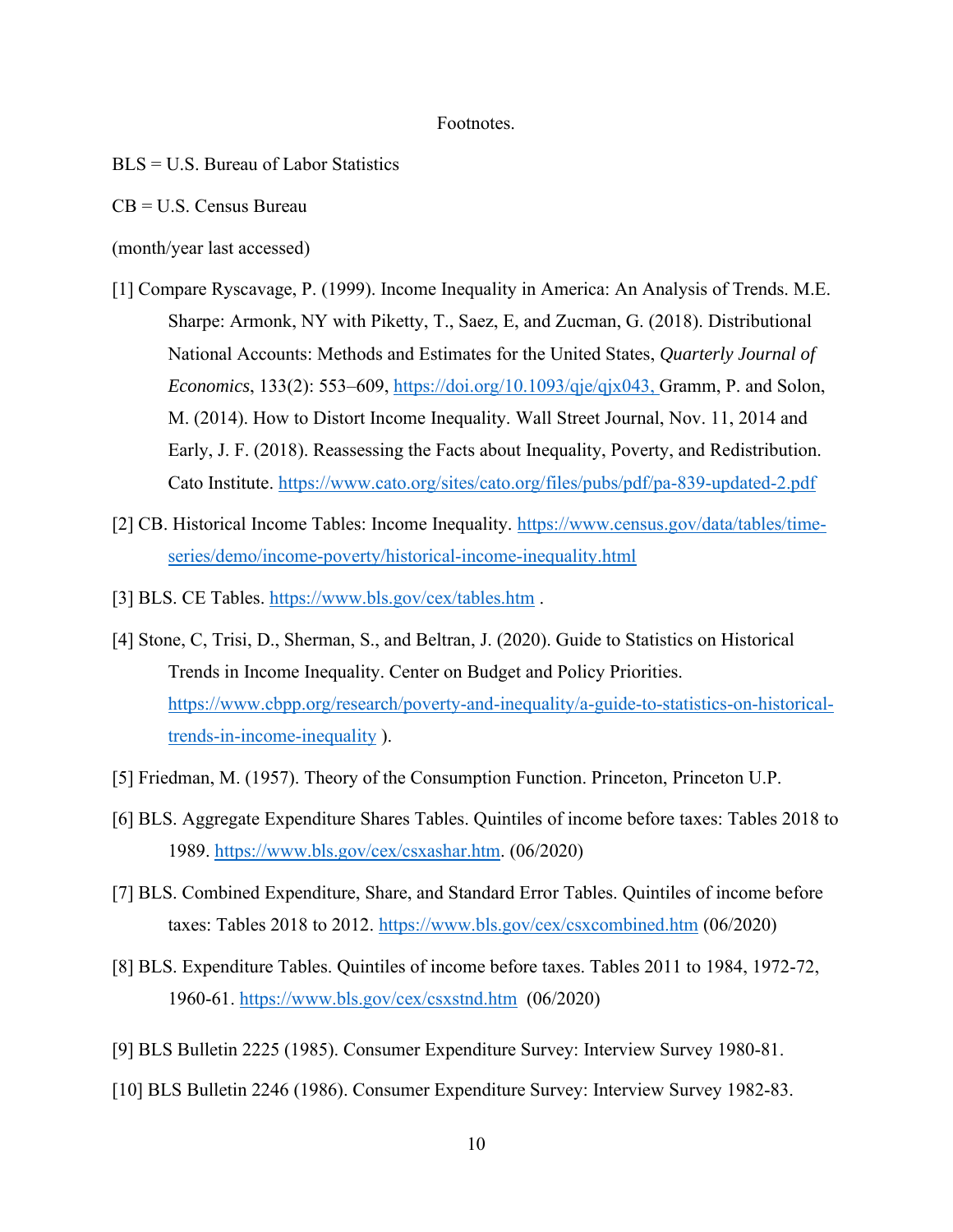- [11] Both CPS and CE sources are used by the Congressional Budget Office for its distributional estimates; see Congressional Budget Office. (2014). The Distribution of Household Income and Federal Taxes, 2011. Appendix: Data and Methods. <https://www.cbo.gov/publication/49440> 06/2020).
- [12]. See generally BLS. (2020). Data Quality in the Consumer Expenditure Surveys: CE income to the Current Population Survey (CPS). [https://www.bls.gov/cex/cecomparison.htm#CPS.](https://www.bls.gov/cex/cecomparison.htm#CPS) For a recent review see Hubener, E. (2019). Table 1A. Aggregate income and ratios for Current Population Survey (CPS) and three alternative measures of CE income, 2002–2017. <https://www.bls.gov/cex/cecpstotalincome2002-17.xlsx> . (06/2020
- [13] CB. Table H-2. Share of Aggregate Income Received . . .; Table H-3. Mean Household Income Received by Each Fifth and Top 5 Percent, All Races: 1967 to 2018. [https://www.census.gov/data/tables/time-series/demo/income-poverty/historical-income](https://www.census.gov/data/tables/time-series/demo/income-poverty/historical-income-households.html)[households.html](https://www.census.gov/data/tables/time-series/demo/income-poverty/historical-income-households.html) (06/2020).
- [14] BLS. [Are historical data from the Consumer Expenditure Surveys available?](https://www.bls.gov/cex/csxfaqs.htm) <https://www.bls.gov/cex/csxfaqs.htm> (06/2020).
- [15] BLS. [Why are 2013 income taxes so different than earlier years?](https://www.bls.gov/cex/csxfaqs.htm) <https://www.bls.gov/cex/csxfaqs.htm> (06/2020).
- [16] TAXSIM (nd). Internet TAXSIM Version 9. National Bureau of Economic Research. <http://users.nber.org/~taxsim/taxsim9/> .
- [17] Paulin, G.D. and Hawk, W. (Mar 2015). Improving data quality in Consumer Expenditure Survey with TAXSIM. Monthly Labor Review, pp 1-13. [https://doi.org/10.21916/mlr.2015.5.](https://doi.org/10.21916/mlr.2015.5) (06/2020)
- [18] Literature reviewed in Donovan, S. A., Labonte, M. and Dalaker, J. (2016). The U.S. Income Distribution: Trends and Issues. Congressional Research Service. <https://fas.org/sgp/crs/misc/R44705.pdf> (06/2020)
- [19] Crain, V. and Wilson, T. J. (May 2017). Use with caution: interpreting Consumer Expenditure income group data. Beyond the Numbers: Prices & Spending, vol 6 (5), pp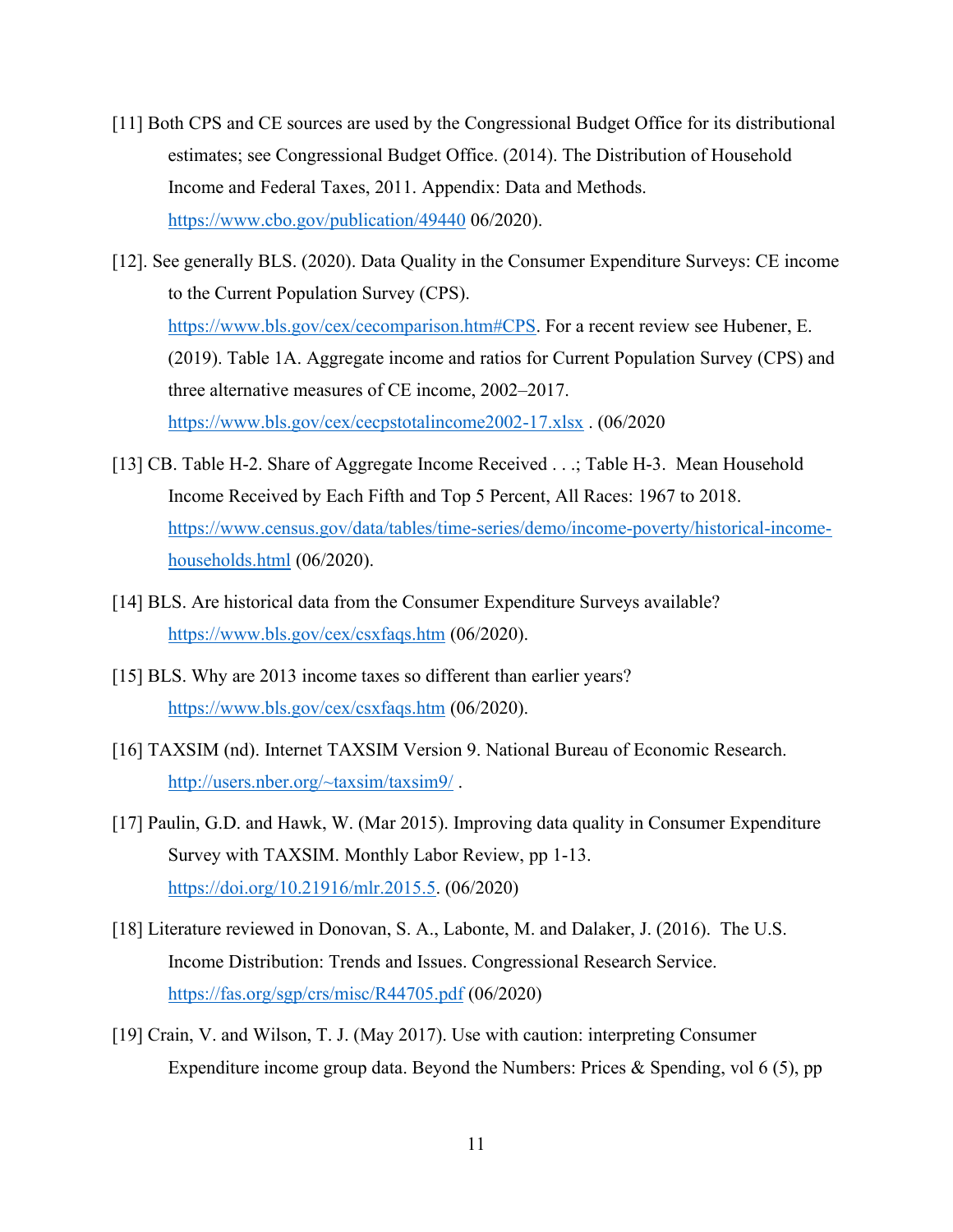1-7. [https://www.bls.gov/opub/btn/volume-6/use-with-caution-interpreting-consumer](https://www.bls.gov/opub/btn/volume-6/use-with-caution-interpreting-consumer-expenditure-income-group-data.htm)[expenditure-income-group-data.htm.](https://www.bls.gov/opub/btn/volume-6/use-with-caution-interpreting-consumer-expenditure-income-group-data.htm) (06/2020)

- [20] CE Table. Number of earners in consumer unit, 1990, 2000, 2010, 2018. [https://www.bls.gov/cex/csxcombined.htm,](https://www.bls.gov/cex/csxcombined.htm)<https://www.bls.gov/cex/csxstnd.htm>
- [21] Greenwood, J., Guner, N., Kocharkov, G., and Santos, C. (2014). Marry Your Like: Assortative Mating and Income Inequality. American Economic Review, vol. 104, pp. 348-353.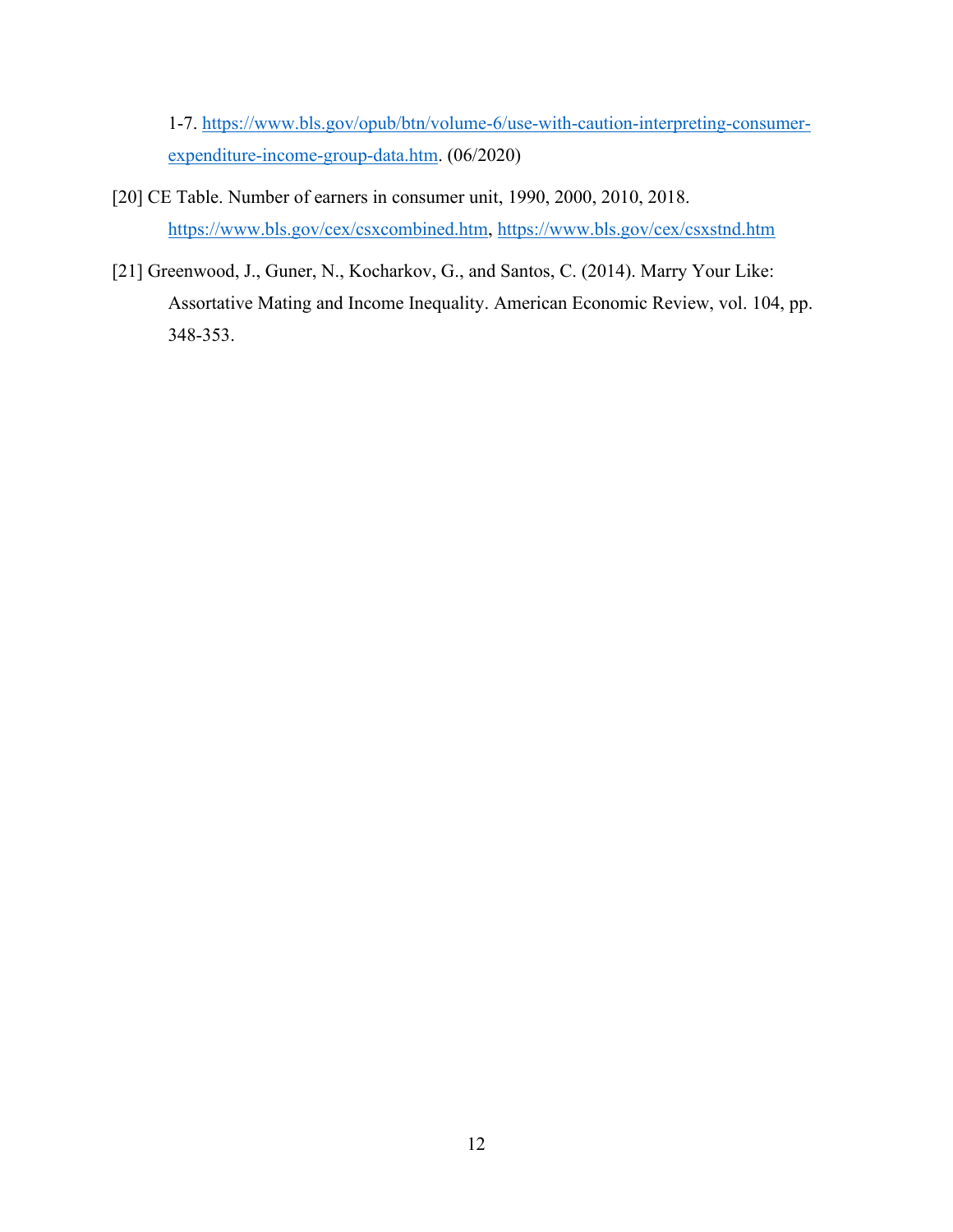# Appendix 1. Definitions, Data Organization, Gini Coefficient CENSUS BUREAU DEFINITIONS (edited, from Census Glossary,

# <https://www.census.gov/glossary/>

Household: Includes related family members and all the unrelated people, if any, such as lodgers, foster children, wards, or employees who share the housing unit; a person living alone; a group of unrelated people sharing a housing unit.

Household Income: The income of all people 15 years and older living in the household. Income. "Money income" is the income received on a regular basis (exclusive of certain money receipts such as capital gains and lump-sum payments) before payments for personal income taxes, social security, union dues, medicare deductions; includes income received from wages, salary, commissions, bonuses, and tips; self-employment income; interest, dividends, net rental income, royalty income; Social Security or Railroad Retirement income; Supplemental Security Income (SSI); any cash public assistance or welfare payments; retirement, survivor, or disability benefits; other income received regularly such as Veterans' (VA) payments, unemployment and/or worker's compensation, child support, and alimony.

CONSUMER EXPENDITURE SURVEY DEFINITIONS (edited, from Consumer Expenditure Definitions. [https://www.bls.gov/cex/csxgloss.htm\)](https://www.bls.gov/cex/csxgloss.htm),

Consumer unit: Comprises all members of a household related by blood, marriage, adoption, or legal arrangements; a person living alone who is financially independent; or two or more persons living together using their income to make joint expenditure decisions. Financial independence is determined by housing, food, and other living expenses.

Earner: A consumer unit member, 14 years of age or older, having worked at least 1 week during the 12 months prior to the interview date.

Income: The combined income of all consumer unit members (14 years of age or over); money income before taxes includes: wages and salaries before deductions for taxes, pensions, union dues; self-employment income; Social Security, private and government retirement income; interest, dividends, rental income, other property income; unemployment and workers' compensation; veterans' benefits; public assistance, supplemental security income, food stamps; supplemental security income; regular contributions for support; other income; cash scholarships, fellowships, or stipends.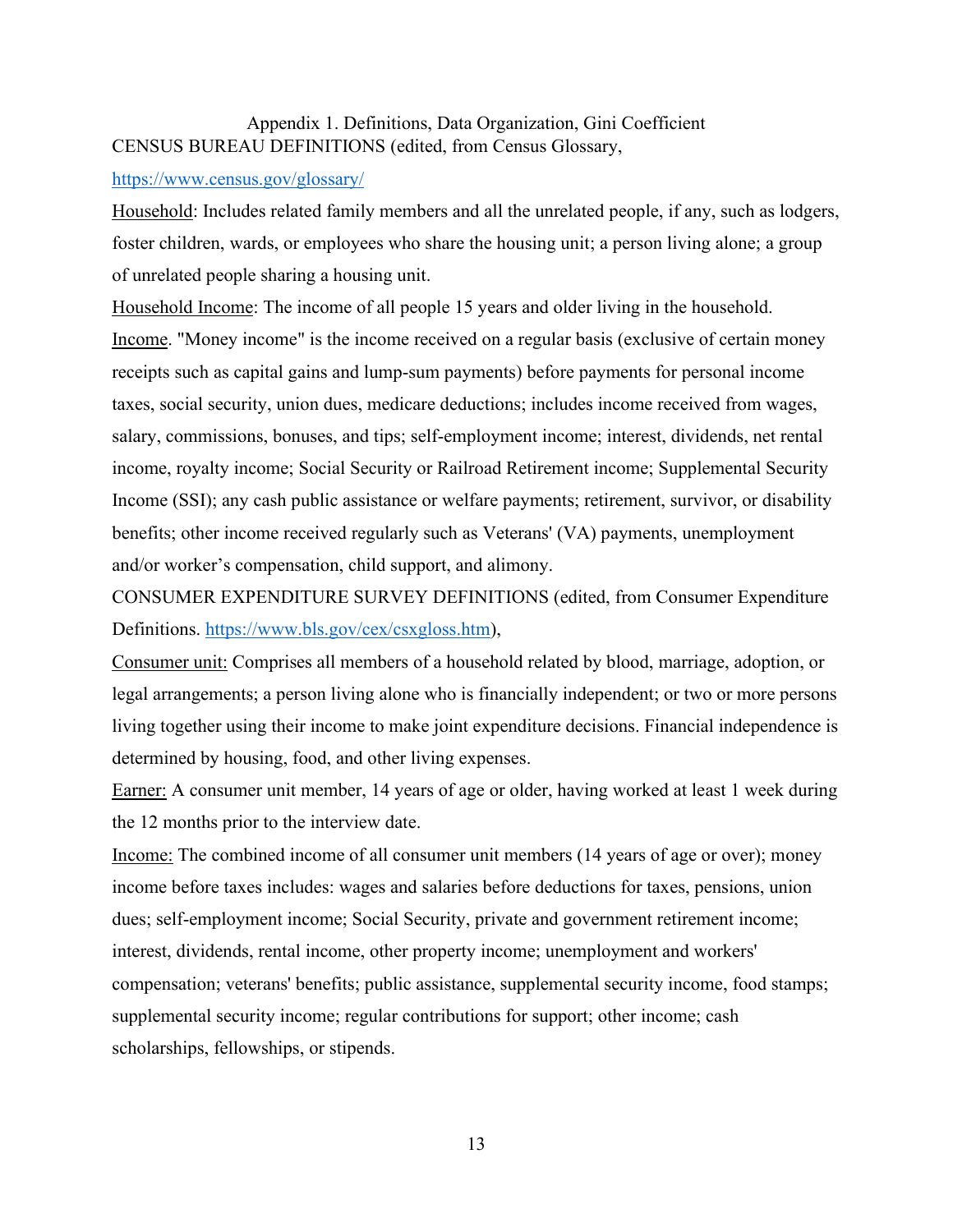#### DATA ORGANIZATION

Complied Consumer Expenditure data for 1980 to 2018 referenced as "CE Data1980-2018" was compiled into a single spreadsheet as a Pivot Table with records identified by year and quintile. The dataset contains annual quintile figures on a variety of consumer unit survey items involving demographic characteristics, income types and sources, expenditures and financial situation. Data was taken from Quintiles of income before taxes tables found as Combined Expenditure, Share, and Standard Error Tables. Tables 2018 to 2012 [7]; Expenditure Tables. Tables 2011 to 1984 [8]; Consumer Expenditure Survey: Interview Survey 1980-81, 1982-83 9 [9, 10]. Also included in the table are CPS 1980- 2018 quintile shares and a BEA PCE price deflator base 2012. Data was not edited

#### GINI COEFFICIENT

The Gini coefficient is calculated as  $G = \left(\frac{2}{N}\right)$  $\frac{2}{N}$ )  $\sum$ r<sub>i</sub>S<sub>i</sub> – (n + 1)/n where r<sub>i</sub> represents integer ranking, the same as quintile order,  $1,2, \ldots$  n, and  $s_i$  represents relative share. To illustrate using 2018 CE money income as an example,

| rank $(r_i)$                | Income  | share $(s_i)$ | $r_i s_i$ |
|-----------------------------|---------|---------------|-----------|
|                             | 11,285  | .0287         | .0287     |
| $\mathcal{D}_{\mathcal{L}}$ | 31,237  | .0795         | .1590     |
| 3                           | 54,900  | .1397         | .4192     |
| 4                           | 90,478  | .2303         | .9212     |
| 5                           | 204,975 | .5217         | 2.6087    |
| Total                       | 392,875 | 1.0000        | 4.1368    |

With n = 5, G = 0.4547. Rstated in EXCEL the function becomes  $G = 0.4*SUMPRODUCT(r_1:r_n,$ s<sub>1</sub>:s<sub>n</sub>)-1.2. It suffers small sample bias. With n of 5, the range of Gini coefficient is 0 to .80, with n of 10, the range is 0 to .90; with n of 100 the range is 0 to .99, the expected range of inequality measures, from perfect equality to perfect inequality. Small sample adjustments simply increase coefficients to unfamiliar sizes, not comparable with other published quintile coefficients such as those from the Census Bureau. Consequently, the function as shown above was used.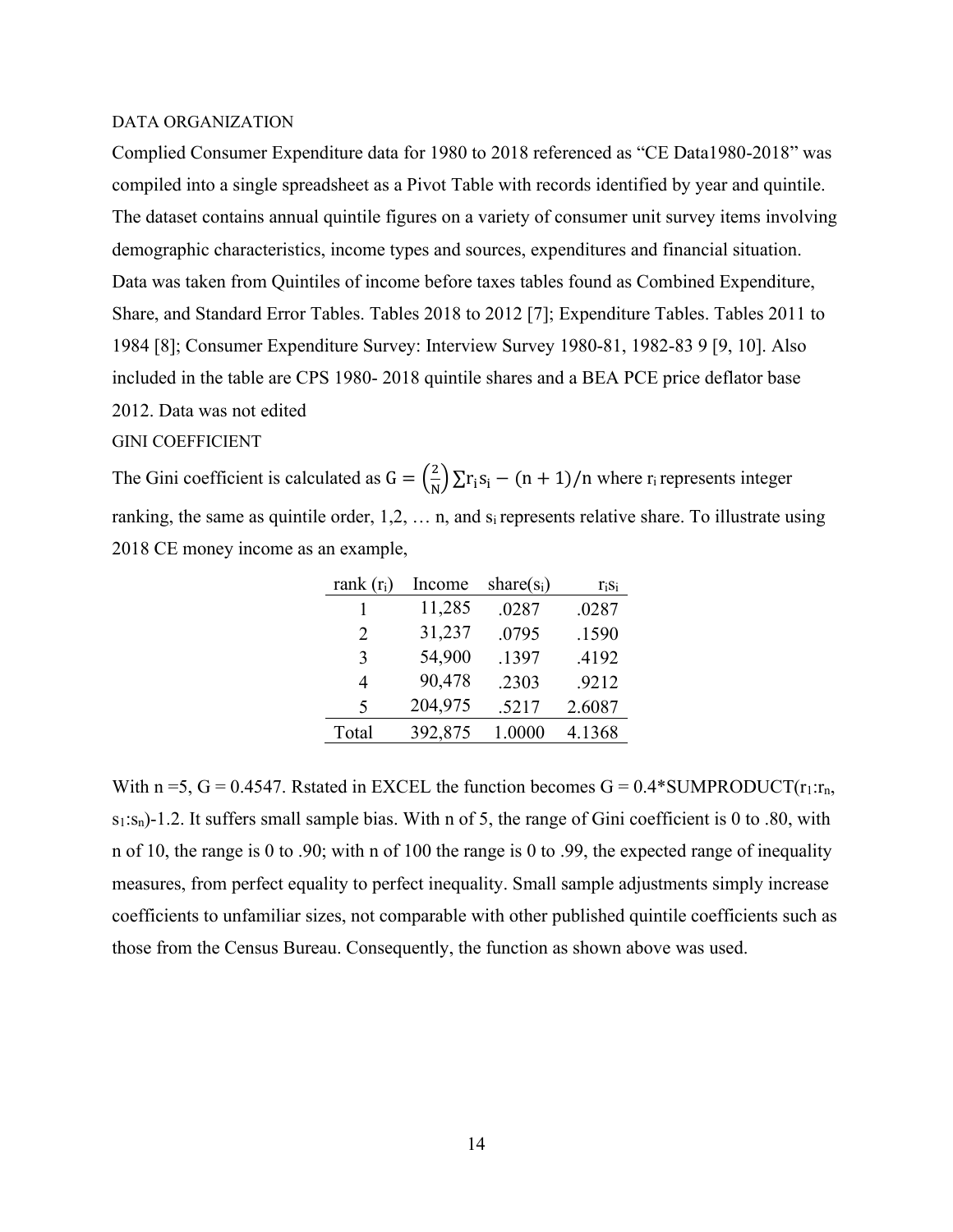|                                    | Table 1. Household Money Income: CE and CPS Quintile Shares.   |      |       |       |       |      |                                  |                |       |                |  |
|------------------------------------|----------------------------------------------------------------|------|-------|-------|-------|------|----------------------------------|----------------|-------|----------------|--|
| <b>Consumer Expenditure Survey</b> |                                                                |      |       |       |       |      | <b>Current Population Survey</b> |                |       |                |  |
| GRP1                               | Q <sub>2</sub><br>Q <sub>3</sub><br>Q <sub>5</sub><br>Q1<br>O4 |      |       |       |       |      | Q <sub>2</sub>                   | Q <sub>3</sub> | Q4    | Q <sub>5</sub> |  |
| 1980-86                            | 3.25                                                           | 9.17 | 16.02 | 24.92 | 46.64 | 3.94 | 9.92                             | 16.45          | 24.59 | 45.10          |  |
| 1987-90                            | 3.51                                                           | 8.88 | 15.45 | 24.25 | 47.91 | 3.81 | 9.60                             | 15.97          | 24.13 | 46.49          |  |
| 1991-94                            | 3.51                                                           | 8.69 | 15.08 | 23.97 | 48.76 | 3.67 | 9.21                             | 15.45          | 23.82 | 47.85          |  |
| 1995-98                            | 3.47                                                           | 8.64 | 15.08 | 24.27 | 48.54 | 3.62 | 8.98                             | 15.06          | 23.27 | 49.08          |  |
| 1999-02                            | 3.37                                                           | 8.47 | 14.80 | 23.91 | 49.45 | 3.53 | 8.83                             | 14.78          | 23.10 | 49.77          |  |
| 2003-06                            | 3.29                                                           | 8.70 | 14.84 | 23.61 | 49.56 | 3.39 | 8.66                             | 14.64          | 23.11 | 50.20          |  |
| 2007-10                            | 3.22                                                           | 8.66 | 14.69 | 23.25 | 50.19 | 3.37 | 8.60                             | 14.65          | 23.32 | 50.06          |  |
| 2011-14                            | 3.06                                                           | 8.31 | 14.34 | 23.20 | 51.08 | 3.15 | 8.28                             | 14.31          | 23.05 | 51.20          |  |
| 2015-18                            | 3.04                                                           | 7.99 | 14.00 | 23.07 | 51.90 | 3.09 | 8.23                             | 14.17          | 22.82 | 51.69          |  |
| Ave.                               | 3.30                                                           | 8.66 | 15.01 | 23.91 | 49.13 | 3.54 | 9.00                             | 15.16          | 23.55 | 48.74          |  |

Tables

Table 2. CE, CPS Comparative Statistics.

| I able $\angle$ . CE, CFS Comparative Statistics. |            |                              |      |            |                      |            |  |  |  |
|---------------------------------------------------|------------|------------------------------|------|------------|----------------------|------------|--|--|--|
|                                                   |            |                              |      |            | Q5/Q1                |            |  |  |  |
|                                                   |            |                              |      |            | Dispersion           |            |  |  |  |
| <b>CE</b>                                         | <b>CPS</b> | $Chi-Sq$                     | CE   | <b>CPS</b> | CE                   | <b>CPS</b> |  |  |  |
| 46,551                                            | 52,796     | .321                         | 41.0 | 38.8       | 14.6                 | 11.5       |  |  |  |
| 49,913                                            | 58,907     | .147                         | 41.7 | 40.0       | 13.7                 | 12.2       |  |  |  |
| 51,000                                            | 59,291     | .120                         | 42.3 | 41.2       | 13.9                 | 13.1       |  |  |  |
| 52,974                                            | 65,590     | .076                         | 42.3 | 42.1       | 14.0                 | 13.6       |  |  |  |
| 58,812                                            | 72,335     | .072                         | 43.0 | 42.7       | 14.7                 | 14.1       |  |  |  |
| 65,491                                            | 72,743     | .046                         | 43.0 | 43.2       | 15.1                 | 14.8       |  |  |  |
| 67,116                                            | 72,313     | .014                         | 43.4 | 43.2       | 15.6                 | 14.9       |  |  |  |
| 64,611                                            | 72,532     | .013                         | 44.4 | 44.3       | 16.7                 | 16.2       |  |  |  |
| 70,357                                            | 80,693     | .059                         | 45.1 | 44.7       | 17.1                 | 16.7       |  |  |  |
| 57,614                                            | 66,338     | .114                         | 42.8 | 42.0       | 15.0                 | 13.9       |  |  |  |
|                                                   |            | Real Average<br>Money Income |      |            | Gini<br>Coefficients |            |  |  |  |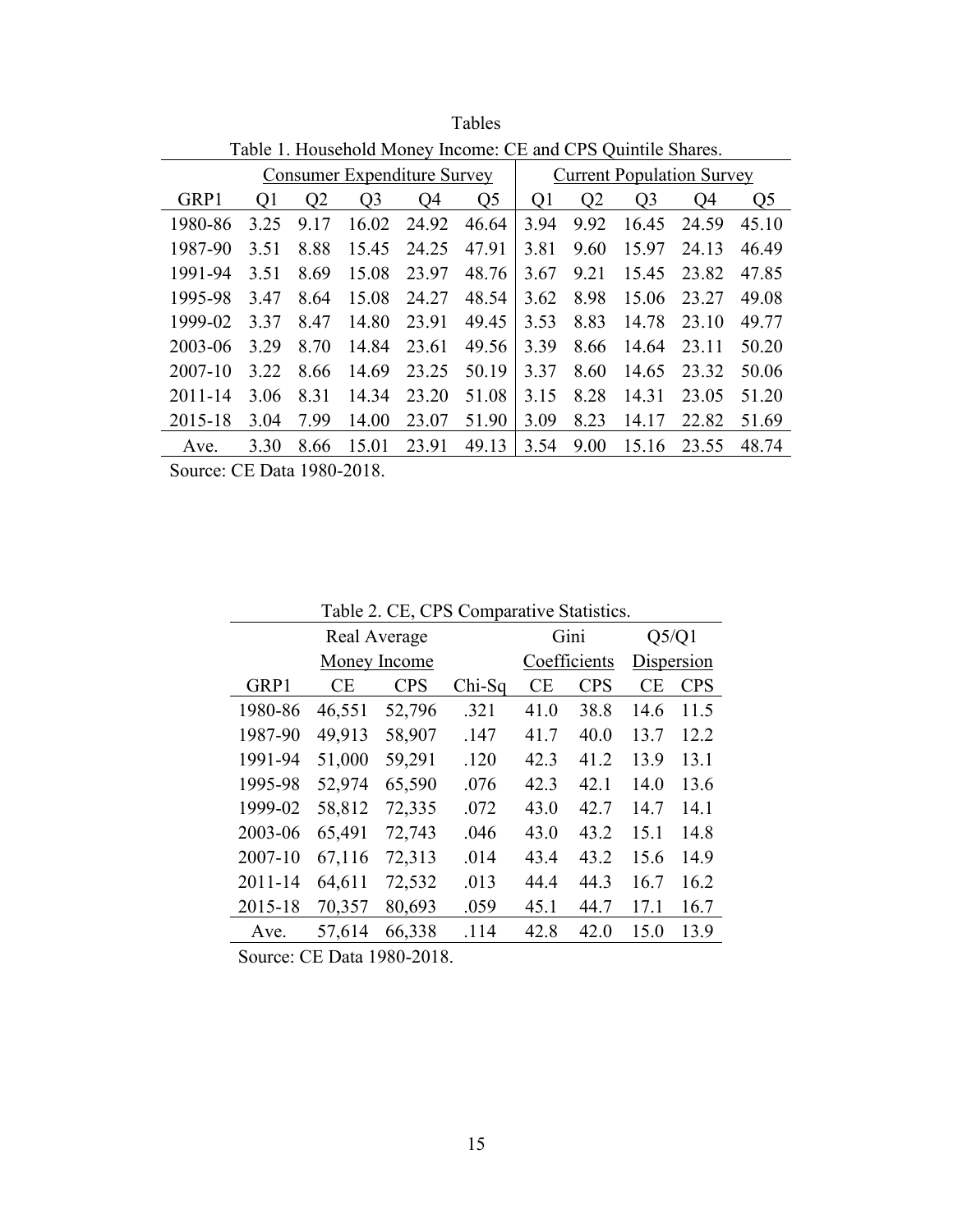| Tax Calculation | Οl     | O <sub>2</sub> | O3     | 04    | O5                  | Total  |
|-----------------|--------|----------------|--------|-------|---------------------|--------|
| <b>FEDSIM</b>   | $-249$ | $-4,183$       | 197    |       | 4,989 27,915 28,669 |        |
| <b>CE:FEDTX</b> | $-409$ | $-568$         | 1.859  | 6,295 | 28,518 35,694       |        |
| CE:SLO          | $-34$  | 190            | 862    | 2,074 | 6,662               | 9,754  |
| CE:Total        | $-443$ | $-378$         | 2,721  | 8,369 | 35,180              | 45,448 |
| Adj. Factor     | 1.776  | 0.090          | 13.812 | 1.677 | 1.260               | 1.585  |
|                 |        |                |        |       |                     |        |

Table 3. Average Quintile Real Taxes (\$), 2013 -2018

Table 4. Percent Change Income, Shares and, Inequality Statistics with Disposable Income as Divisor Rather than Money Income

|             | $\%$ chg             | $\%$ chg         | $\%$ chg       | $%$ chg        | $%$ chg | $\%$ chg | $\%$ chg | $%$ chg  |
|-------------|----------------------|------------------|----------------|----------------|---------|----------|----------|----------|
| GRP1        | Y                    | Q1               | Q <sub>2</sub> | Q <sub>3</sub> | Q4      | Q5       | Gini     | Q5/Q1    |
| 1987-90     | $-17.29$             | 25.38            | 21.66          | $-15.31$       | 5.08    | $-3.53$  | $-5.62$  | $-22.94$ |
| 1991-94     | $-13.75$             | 23.65            | 17.12          | 6.49           | 1.02    | $-7.17$  | $-9.36$  | $-24.92$ |
| 1995-98     | $-13.35$             | 27.64            | 16.78          | 9.88           | 0.04    | $-8.03$  | $-10.55$ | $-27.67$ |
| 1999-02     | $-13.75$             | 21.14            | 17.28          | 9.61           | 1.92    | $-8.19$  | $-9.78$  | $-24.21$ |
| 2003-06     | $-12.25$             | 19.55            | 15.35          | 9.76           | 2.17    | $-7.93$  | $-9.29$  | $-22.97$ |
| 2007-10     | $-12.03$             | 18.64            | 15.26          | 11.64          | 2.31    | $-8.29$  | $-9.50$  | $-22.68$ |
| $2011 - 14$ | $-10.69$             | 16.34            | 13.56          | 20.50          | 1.01    | $-9.38$  | $-10.35$ | $-22.11$ |
| 2015-18     | $-14.90$             | 22.59            | 19.12          | 0.36           | 4.55    | $-6.37$  | $-7.50$  | $-23.61$ |
| Ave         | $-13.50$             | 21.87            | 17.01          | 6.62           | 2.26    | $-7.36$  | $-8.99$  | $-23.89$ |
|             | $\sim$ $\sim$ $\sim$ | $\sim$ 4000 0040 |                |                |         |          |          |          |

Source: CE Data1980-2018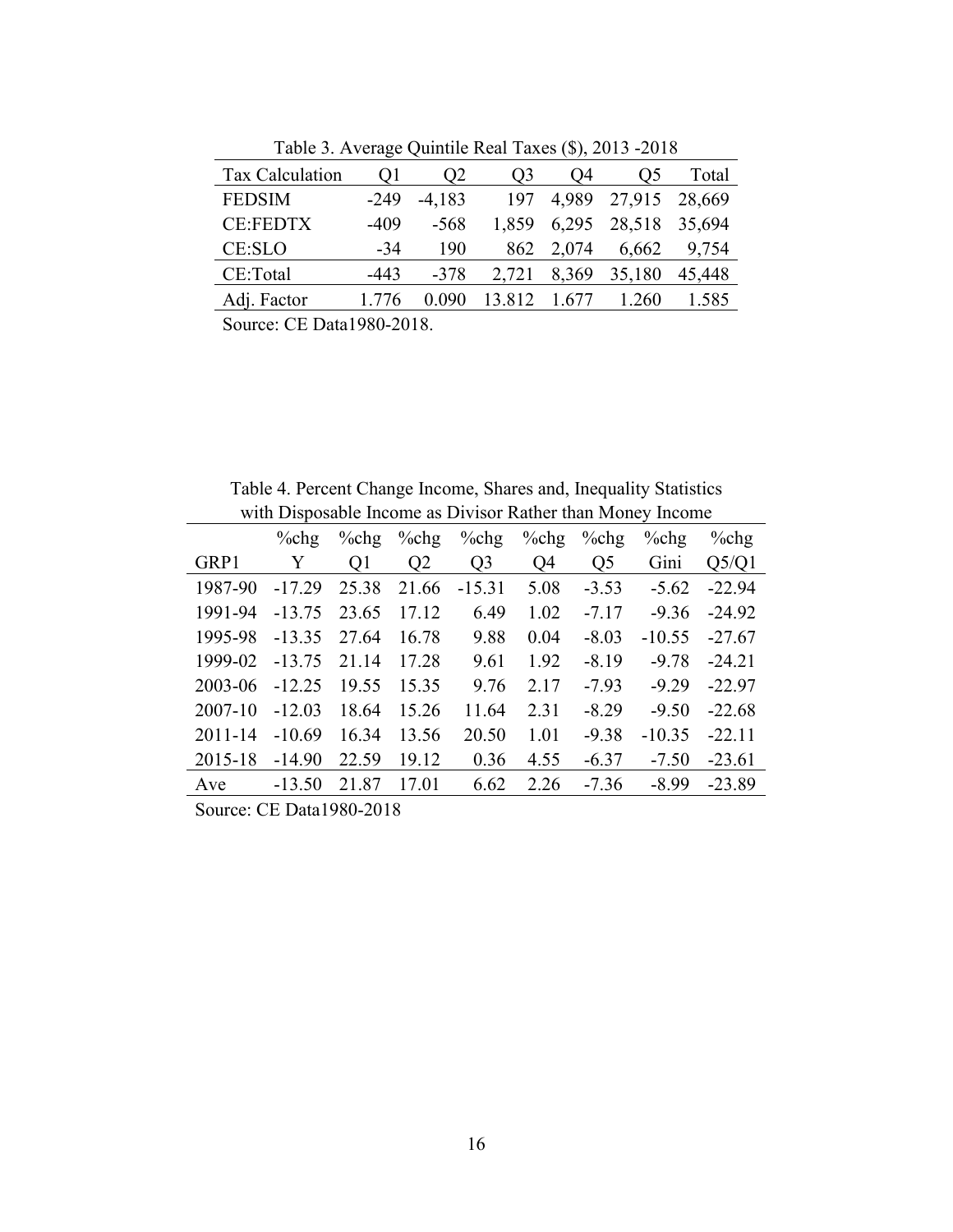|      | <b>Number Earners</b> |        |                               |         |  |  |  |  |  |  |
|------|-----------------------|--------|-------------------------------|---------|--|--|--|--|--|--|
| Year | 0                     | 1      | 2                             | 3       |  |  |  |  |  |  |
|      |                       |        | Average Income                |         |  |  |  |  |  |  |
| 1990 | 22,214                | 40,160 | 68,516                        | 82,099  |  |  |  |  |  |  |
| 2000 | 22,288                | 47,063 | 80,459                        | 88,102  |  |  |  |  |  |  |
| 2010 | 25,553                | 53,350 | 96,564                        | 110,878 |  |  |  |  |  |  |
| 2018 | 25,568                | 56,105 | 110,483                       | 126,519 |  |  |  |  |  |  |
|      |                       |        | Income Share                  |         |  |  |  |  |  |  |
| 1990 | 8.69                  | 29.45  | 44.80                         | 17.09   |  |  |  |  |  |  |
| 2000 | 7.84                  | 30.60  | 46.78                         | 14.89   |  |  |  |  |  |  |
| 2010 | 8.56                  | 31.94  | 46.10                         | 13.40   |  |  |  |  |  |  |
| 2018 | 7.97                  | 28.32  | 48.16                         | 15.55   |  |  |  |  |  |  |
|      |                       |        | <b>Percent Consumer Units</b> |         |  |  |  |  |  |  |
| 1990 | 19.69                 | 36.92  | 32.92                         | 10.48   |  |  |  |  |  |  |
| 2000 | 20.08                 | 37.10  | 33.18                         | 9.64    |  |  |  |  |  |  |
| 2010 | 21.86                 | 39.08  | 31.17                         | 7.89    |  |  |  |  |  |  |
| 2018 | 22.66                 | 36.71  | 31.70                         | 8.94    |  |  |  |  |  |  |

Table 5. Average Real CE Money Income, Income Share and Consumer Units by Earners  $\overline{\phantom{a}}$ 

Source: CE Table Number of earners in consumer unit, 1990, 2000, 2010, 2018.

Table 6. Percent Change Income, Shares and, Inequality Statistics with Earner Income as Divisor Rather than Money Income

|              | $\%$ chg | $%$ chg | $%$ chg        | $%$ chg        | $%$ chg | $%$ chg        | $%$ chg  | $%$ chg  |
|--------------|----------|---------|----------------|----------------|---------|----------------|----------|----------|
| GRP1         | Y        | Q1      | Q <sub>2</sub> | Q <sub>3</sub> | O4      | Q <sub>5</sub> | Gini     | Q5/Q1    |
| 1987-90      | $-40.09$ | 66.91   | 66.91          | 19.22          | $-5.92$ | $-20.52$       | $-30.47$ | $-52.38$ |
| 1991-94      | $-38.91$ | 63.73   | 63.73          | 23.65          | $-6.38$ | $-20.11$       | $-29.46$ | $-51.19$ |
| 1995-98      | $-39.92$ | 66.45   | 66.45          | 23.43          | $-6.19$ | $-20.74$       | $-30.24$ | $-52.38$ |
| 1999-02      | $-40.06$ | 66.87   | 66.87          | 21.44          | $-5.94$ | $-19.56$       | $-28.75$ | $-51.79$ |
| 2003-06      | $-40.01$ | 66.71   | 66.71          | 19.08          | $-4.69$ | $-19.64$       | $-28.64$ | $-51.79$ |
| 2007-10      | $-38.65$ | 63.00   | 63.00          | 20.87          | $-5.47$ | $-18.50$       | $-27.05$ | $-50.00$ |
| $2011 - 14$  | $-39.02$ | 64.00   | 64.00          | 26.16          | $-3.53$ | $-19.97$       | $-27.46$ | $-51.19$ |
| 2015-18      | $-40.23$ | 67.34   | 67.34          | 26.41          | $-7.04$ | $-18.34$       | $-26.71$ | $-51.19$ |
| Ave          | $-39.61$ | 65.63   | 65.63          | 22.53          | $-5.64$ | $-19.67$       | $-28.60$ | $-51.49$ |
| Ave. Earners |          | 0.58    | 0.93           | 1.36           | 1.75    | 2.08           |          |          |

Source: CE Data1980-2018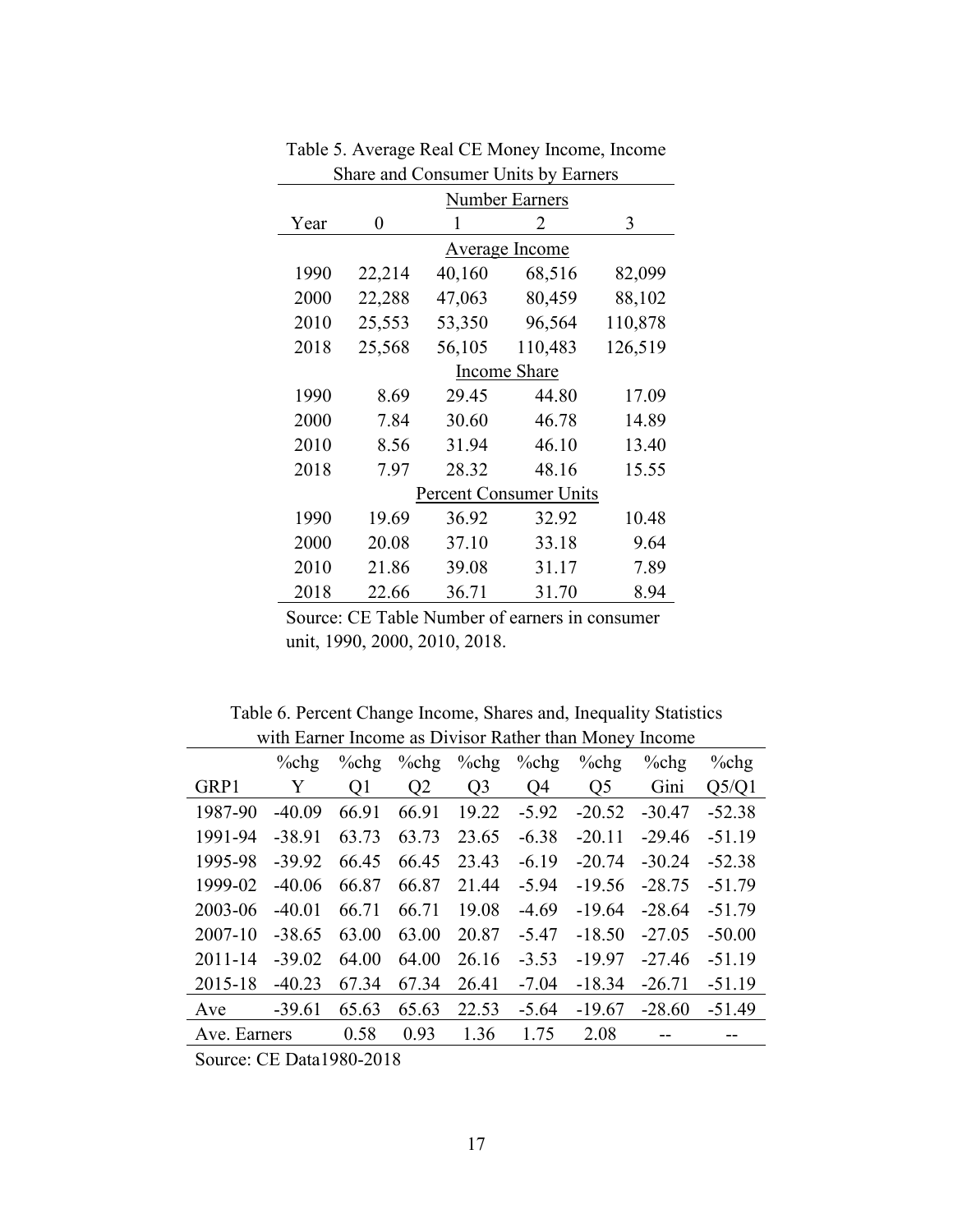|          |                 | Gini Coefficients |      |       | Q5/Q1 |      |
|----------|-----------------|-------------------|------|-------|-------|------|
| GRP1     | YY              | YD                | YΕ   | YY    | YD    | YE   |
| 1980-86  | 41.0            | 40.3              | 27.8 | 14.6  | 10.4  | 6.7  |
| 1987-90  | 41.7            | 39.3              | 29.0 | 13.7  | 10.5  | 6.5  |
| 1991-94  | 42.3            | 38.3              | 29.8 | 13.9  | 10.5  | 6.8  |
| 1995-98  | 42.3            | 37.9              | 29.5 | 14.0  | 10.1  | 6.7  |
| 1999-02  | 43.0            | 38.8              | 30.7 | 14.7  | 11.1  | 7.1  |
| 2003-06  | 43.0            | 39.0              | 30.7 | 15.1  | 11.6  | 7.3  |
| 2007-10  | 43.4            | 39.3              | 31.7 | 15.6  | 12.1  | 7.8  |
| 2011-14  | 44.4            | 39.8              | 32.2 | 16.7  | 13.0  | 8.1  |
| 2015-18  | 45.1            | 41.7              | 33.1 | 17.1  | 13.1  | 8.3  |
| Ave      | 42.8            | 39.5              | 30.3 | 15.0  | 11.3  | 7.2  |
| %Ave./YY | 100.0           | 92.2              | 70.8 | 100.0 | 75.4  | 48.1 |
| $\sim$   | $GFD + 1000000$ |                   |      |       |       |      |

Table 7. Inequality Statistics, CE Money Income (YY), CE Disposable Income (YD, CE Earner Income (YE)

|                | Table 6. Quilitile Shares Market, Noniviarket Money Income (70). |       |        |             |        |             |  |  |  |  |  |
|----------------|------------------------------------------------------------------|-------|--------|-------------|--------|-------------|--|--|--|--|--|
|                | 1990                                                             |       | 2010   |             | 2018   |             |  |  |  |  |  |
| Quin           | Mkt                                                              | NMkt  | Mkt    | <b>NMkt</b> | Mkt    | <b>NMkt</b> |  |  |  |  |  |
| Q <sub>1</sub> | 29.5                                                             | 70.5  | 30.6   | 69.4        | 33.2   | 66.8        |  |  |  |  |  |
| Q <sub>2</sub> | 58.9                                                             | 41.1  | 61.5   | 38.5        | 58.0   | 42.0        |  |  |  |  |  |
| Q <sub>3</sub> | 79.6                                                             | 20.4  | 77.7   | 22.3        | 79.3   | 20.7        |  |  |  |  |  |
| Q <sub>4</sub> | 90.9                                                             | 9.1   | 87.7   | 12.3        | 89.8   | 10.2        |  |  |  |  |  |
| Q <sub>5</sub> | 95.5                                                             | 4.5   | 94.7   | 5.3         | 96.0   | 4.0         |  |  |  |  |  |
| Total          | 86.4                                                             | 13.6  | 85.7   | 14.3        | 87.4   | 12.6        |  |  |  |  |  |
| Ave. YY        | 43,432                                                           | 6,853 | 55,973 | 9,311       | 63,497 | 9,161       |  |  |  |  |  |
|                |                                                                  | .     |        |             |        |             |  |  |  |  |  |

Table 8. Quintile Shares Market, NonMarket Money Income (%).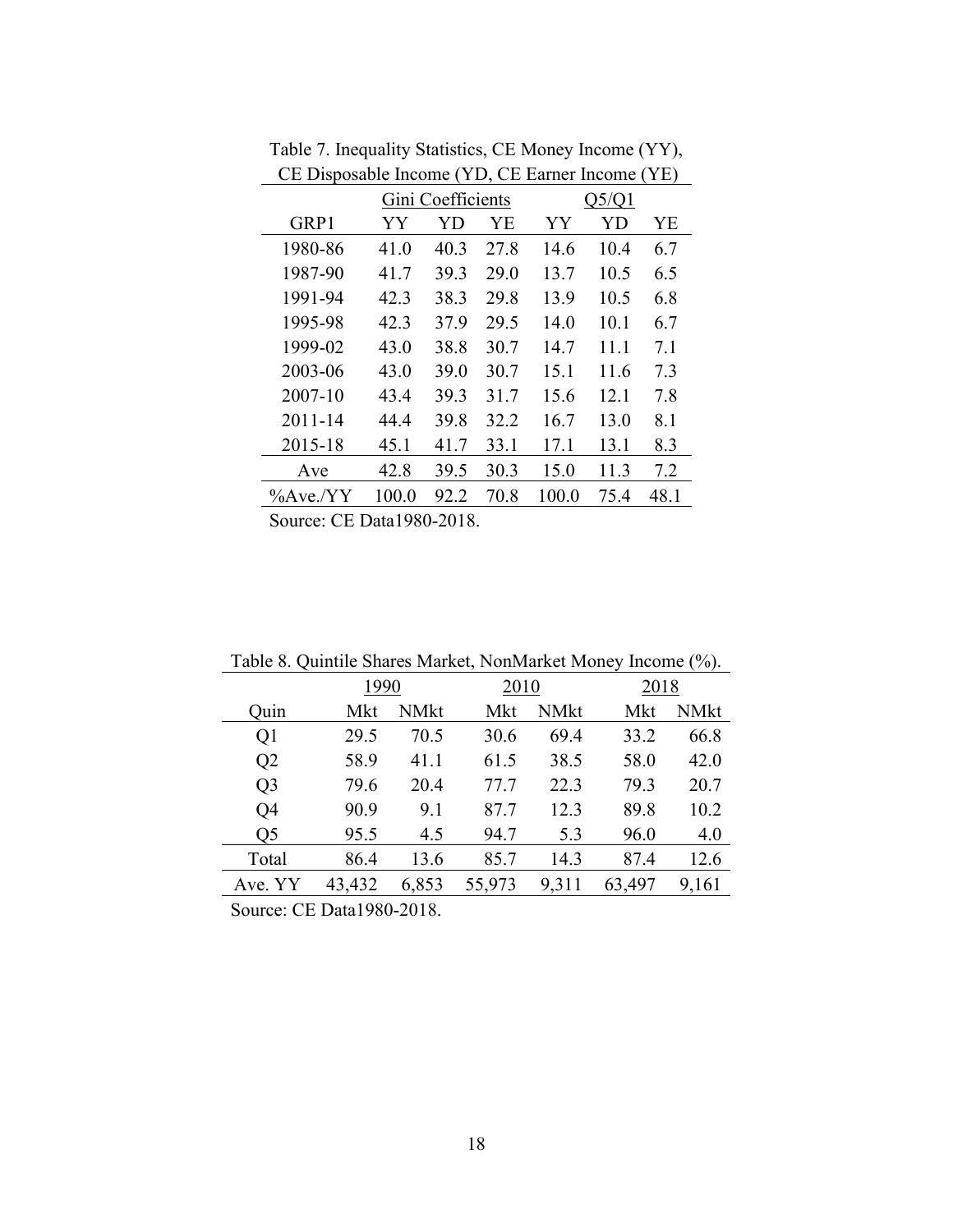|                |               | 1990             |        |        | 2010        |        |        | 2018  |        |
|----------------|---------------|------------------|--------|--------|-------------|--------|--------|-------|--------|
| Quin           | Mkt           | <b>NMkt</b>      | Total  | Mkt    | <b>NMkt</b> | Total  | Mkt    | NMkt  | Total  |
| Q1             | 1.0           | 2.5              | 3.5    | 1.0    | 2.2         | 3.2    | 1.0    | 1.9   | 2.9    |
| Q <sub>2</sub> | 5.2           | 3.6              | 8.9    | 5.3    | 3.3         | 8.6    | 4.6    | 3.3   | 8.0    |
| Q <sub>3</sub> | 12.2          | 3.1              | 15.4   | 11.3   | 3.3         | 14.6   | 11.1   | 2.9   | 14.0   |
| Q <sub>4</sub> | 21.9          | 2.2              | 24.1   | 20.4   | 2.9         | 23.3   | 20.7   | 2.3   | 23.0   |
| Q5             | 46.0          | 2.1              | 48.1   | 47.7   | 2.6         | 50.4   | 50.1   | 2.1   | 52.2   |
| Total          | 86.4          | 13.6             | 100.0  | 85.7   | 14.3        | 100.0  | 87.4   | 12.6  | 100.0  |
| Ave. YY        | 43,432        | 6,853            | 50,285 | 55,973 | 9,311       | 65,283 | 63,497 | 9,161 | 72,658 |
|                | $\sim$ $\sim$ | $\sim$ 4000 0040 |        |        |             |        |        |       |        |

Table 9. Shares Market (MktT) and NonMarket (NMkt) Money Income (%).

|                | Table 10. Changes Market, NonMarket Income, 2010-1990 and 2018 -2010. |                                                         |        |                    |           |        |        |                    |          |          |
|----------------|-----------------------------------------------------------------------|---------------------------------------------------------|--------|--------------------|-----------|--------|--------|--------------------|----------|----------|
|                |                                                                       |                                                         |        | Change 2010 - 1990 |           |        |        | Change 2018 - 2010 |          |          |
| Ouin           | Mkt                                                                   | NMkt                                                    | Total  | %Mkt               | %NMkt Mkt |        | NMkt   | Total              | %Mkt     | %NMkt    |
| Q <sub>1</sub> | $-0.1$                                                                | $-0.3$                                                  | $-0.4$ | $-20.5$            | $-79.5$   | 0.0    | $-0.3$ | $-0.3$             | $-5.8$   | $-94.2$  |
| Q <sub>2</sub> | 0.1                                                                   | $-0.3$                                                  | $-0.3$ | 18.4               | $-118.4$  | $-0.7$ | 0.0    | $-0.6$             | $-106.5$ | 6.5      |
| Q <sub>3</sub> | $-0.9$                                                                | 0.1                                                     | $-0.8$ | $-114.5$           | 14.5      | $-0.2$ | $-0.4$ | $-0.6$             | $-40.5$  | $-59.5$  |
| Q <sub>4</sub> | $-1.4$                                                                | 0.7                                                     | $-0.8$ | $-182.5$           | 82.5      | 0.2    | $-0.5$ | $-0.3$             | 89.8     | $-189.8$ |
| Q <sub>5</sub> | 1.7                                                                   | 0.5                                                     | 2.2    | 77.7               | 22.3      | 2.3    | $-0.5$ | 1.8                | 129.7    | $-29.7$  |
| Total          | $-0.6$                                                                | 0.6                                                     | 0.0    | $\sim$ $\sim$      | $-$       |        | $-1.7$ | 0.0                | $- -$    |          |
| $\sim$         |                                                                       | $\sim$ $\sim$ $\sim$ $\sim$ $\sim$ $\sim$ $\sim$ $\sim$ |        |                    |           |        |        |                    |          |          |

Table 10. Changes Market, NonMarket Income, 2010-1990 and 2018 -2010.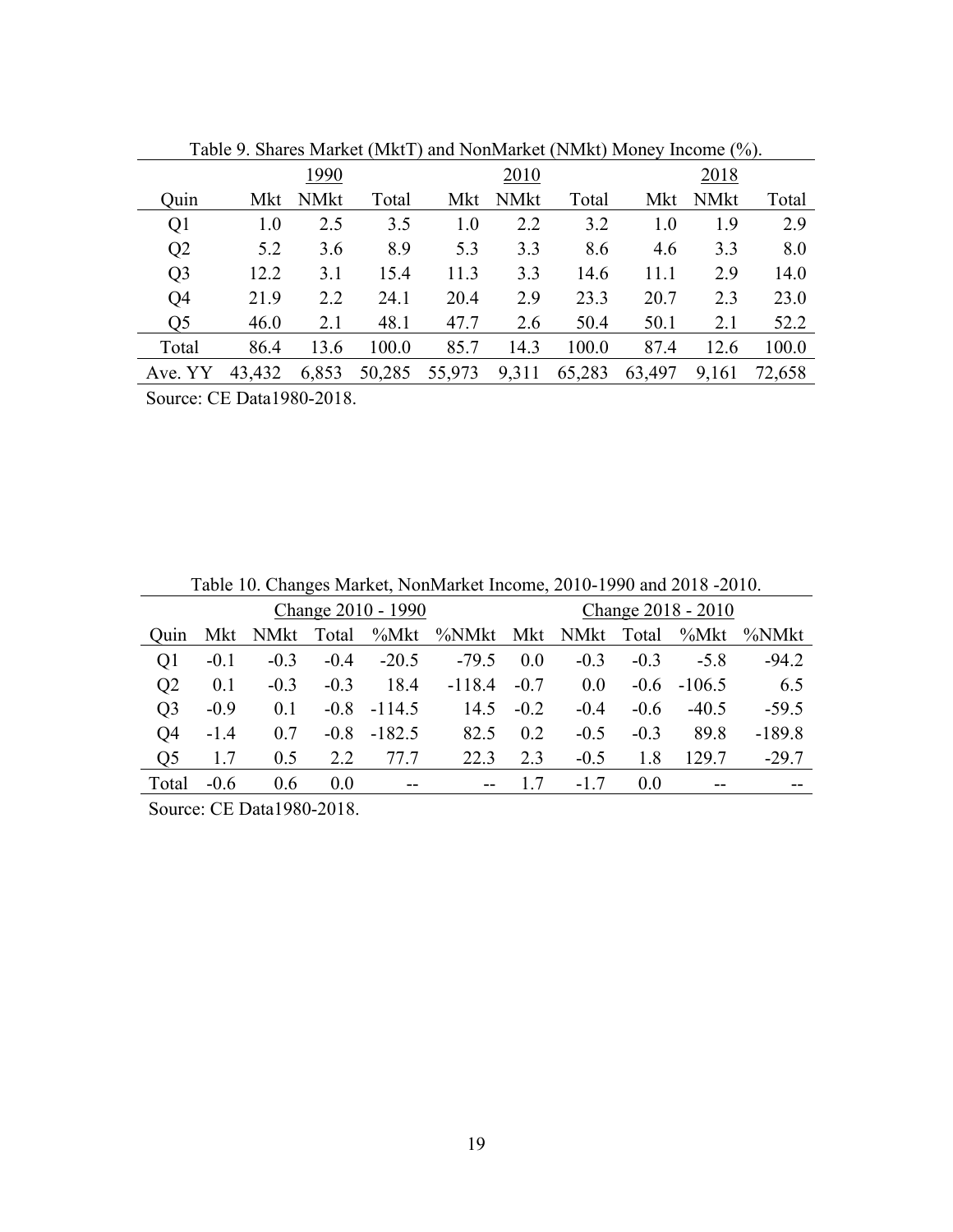| Appendix A. CE, CPS Quintile Money Income Shares |      |                |                                    |       |                |      |                                  |                |       |                |
|--------------------------------------------------|------|----------------|------------------------------------|-------|----------------|------|----------------------------------|----------------|-------|----------------|
|                                                  |      |                | <b>Consumer Expenditure Survey</b> |       |                |      | <b>Current Population Survey</b> |                |       |                |
| <b>YR</b>                                        | Q1   | Q <sub>2</sub> | Q <sub>3</sub>                     | Q4    | Q <sub>5</sub> | Q1   | Q2                               | Q <sub>3</sub> | Q4    | Q <sub>5</sub> |
| 1980                                             | 3.38 | 9.74           | 16.88                              | 25.21 | 44.79          | 4.09 | 10.19                            | 16.81          | 24.76 | 44.15          |
| 1981                                             | 3.56 | 9.88           | 16.80                              | 25.14 | 44.62          | 4.04 | 10.06                            | 16.67          | 24.85 | 44.38          |
| 1982                                             | 3.74 | 9.54           | 16.10                              | 24.94 | 45.68          | 3.94 | 9.97                             | 16.51          | 24.55 | 45.03          |
| 1983                                             | 3.50 | 9.20           | 15.90                              | 24.88 | 46.52          | 3.95 | 9.91                             | 16.39          | 24.59 | 45.16          |
| 1984                                             | 2.70 | 8.75           | 15.65                              | 24.75 | 48.15          | 3.96 | 9.86                             | 16.34          | 24.60 | 45.24          |
| 1985                                             | 2.86 | 8.61           | 15.45                              | 24.67 | 48.40          | 3.86 | 9.79                             | 16.25          | 24.44 | 45.66          |
| 1986                                             | 3.00 | 8.46           | 15.36                              | 24.86 | 48.33          | 3.75 | 9.66                             | 16.16          | 24.35 | 46.08          |
| 1987                                             | 3.38 | 8.76           | 15.34                              | 24.37 | 48.16          | 3.78 | 9.62                             | 16.08          | 24.30 | 46.22          |
| 1988                                             | 3.47 | 9.03           | 15.83                              | 24.53 | 47.14          | 3.80 | 9.59                             | 16.05          | 24.25 | 46.31          |
| 1989                                             | 3.66 | 8.88           | 15.25                              | 23.99 | 48.21          | 3.83 | 9.53                             | 15.84          | 23.96 | 46.84          |
| 1990                                             | 3.54 | 8.86           | 15.38                              | 24.09 | 48.13          | 3.83 | 9.64                             | 15.92          | 24.01 | 46.59          |
| 1991                                             | 3.53 | 8.75           | 15.40                              | 24.13 | 48.18          | 3.81 | 9.57                             | 15.90          | 24.24 | 46.48          |
| 1992                                             | 3.54 | 8.64           | 14.85                              | 23.82 | 49.16          | 3.74 | 9.36                             | 15.77          | 24.21 | 46.92          |
| 1993                                             | 3.67 | 8.65           | 14.95                              | 24.07 | 48.66          | 3.55 | 9.01                             | 15.10          | 23.46 | 48.88          |
| 1994                                             | 3.29 | 8.74           | 15.11                              | 23.84 | 49.03          | 3.58 | 8.91                             | 15.02          | 23.37 | 49.13          |
| 1995                                             | 3.42 | 8.74           | 15.31                              | 24.27 | 48.26          | 3.71 | 9.08                             | 15.18          | 23.33 | 48.69          |
| 1996                                             | 3.45 | 8.53           | 14.91                              | 24.38 | 48.73          | 3.65 | 8.95                             | 15.06          | 23.31 | 49.03          |
| 1997                                             | 3.55 | 8.64           | 15.18                              | 24.30 | 48.32          | 3.56 | 8.89                             | 14.96          | 23.18 | 49.41          |
| 1998                                             | 3.45 | 8.64           | 14.90                              | 24.15 | 48.87          | 3.56 | 8.98                             | 15.03          | 23.24 | 49.19          |
| 1999                                             | 3.31 | 8.21           | 14.52                              | 23.83 | 50.14          | 3.62 | 8.90                             | 14.89          | 23.17 | 49.42          |
| 2000                                             | 3.44 | 8.55           | 14.75                              | 23.89 | 49.36          | 3.56 | 8.88                             | 14.78          | 22.98 | 49.80          |
| 2001                                             | 3.35 | 8.56           | 14.97                              | 23.97 | 49.15          | 3.48 | 8.75                             | 14.65          | 22.97 | 50.15          |
| 2002                                             | 3.37 | 8.57           | 14.97                              | 23.96 | 49.13          | 3.45 | 8.78                             | 14.80          | 23.28 | 49.69          |
| 2003                                             | 3.21 | 8.41           | 14.69                              | 23.93 | 49.76          | 3.38 | 8.69                             | 14.76          | 23.36 | 49.80          |
| 2004                                             | 3.37 | 8.86           | 15.29                              | 23.92 | 48.56          | 3.39 | 8.67                             | 14.69          | 23.16 | 50.09          |
| 2005                                             | 3.30 | 8.71           | 14.53                              | 23.11 | 50.35          | 3.36 | 8.64                             | 14.62          | 22.99 | 50.39          |
| 2006                                             | 3.30 | 8.81           | 14.85                              | 23.46 | 49.57          | 3.41 | 8.65                             | 14.49          | 22.93 | 50.52          |
| 2007                                             | 3.34 | 8.78           | 14.66                              | 22.98 | 50.24          | 3.42 | 8.71                             | 14.78          | 23.40 | 49.69          |
| 2008                                             | 3.23 | 8.64           | 14.86                              | 23.32 | 49.95          | 3.41 | 8.63                             | 14.65          | 23.31 | 50.00          |
| 2009                                             | 3.13 | 8.67           | 14.65                              | 23.37 | 50.18          | 3.40 | 8.61                             | 14.57          | 23.15 | 50.27          |
| 2010                                             | 3.17 | 8.57           | 14.58                              | 23.30 | 50.37          | 3.26 | 8.47                             | 14.59          | 23.41 | 50.27          |
| 2011                                             | 3.08 | 8.52           | 14.51                              | 23.25 | 50.65          | 3.23 | 8.38                             | 14.31          | 22.99 | 51.10          |
| 2012                                             | 3.05 | 8.42           | 14.42                              | 23.17 | 50.95          | 3.22 | 8.33                             | 14.36          | 23.04 | 51.04          |
| 2013                                             | 3.03 | 8.24           | 14.36                              | 23.37 | 51.01          | 3.08 | 8.20                             | 14.29          | 23.00 | 51.43          |
| 2014                                             | 3.08 | 8.08           | 14.07                              | 23.03 | 51.73          | 3.08 | 8.21                             | 14.27          | 23.19 | 51.24          |
| 2015                                             | 3.14 | 8.16           | 14.27                              | 23.25 | 51.18          | 3.14 | 8.23                             | 14.34          | 23.22 | 51.06          |
| 2016                                             | 3.05 | 7.75           | 13.53                              | 22.52 | 53.15          | 3.11 | 8.30                             | 14.23          | 22.90 | 51.46          |
| 2017                                             | 3.10 | 8.10           | 14.24                              | 23.46 | 51.10          | 3.04 | 8.10                             | 14.00          | 22.60 | 52.26          |
| 2018                                             | 2.87 | 7.95           | 13.97                              | 23.03 | 52.17          | 3.06 | 8.29                             | 14.12          | 22.57 | 51.96          |
| Ave.                                             | 3.28 | 8.62           | 14.92                              | 23.82 | 49.36          | 3.50 | 8.92                             | 15.05          | 23.47 | 49.05          |

Appendix 2 Annual Tables.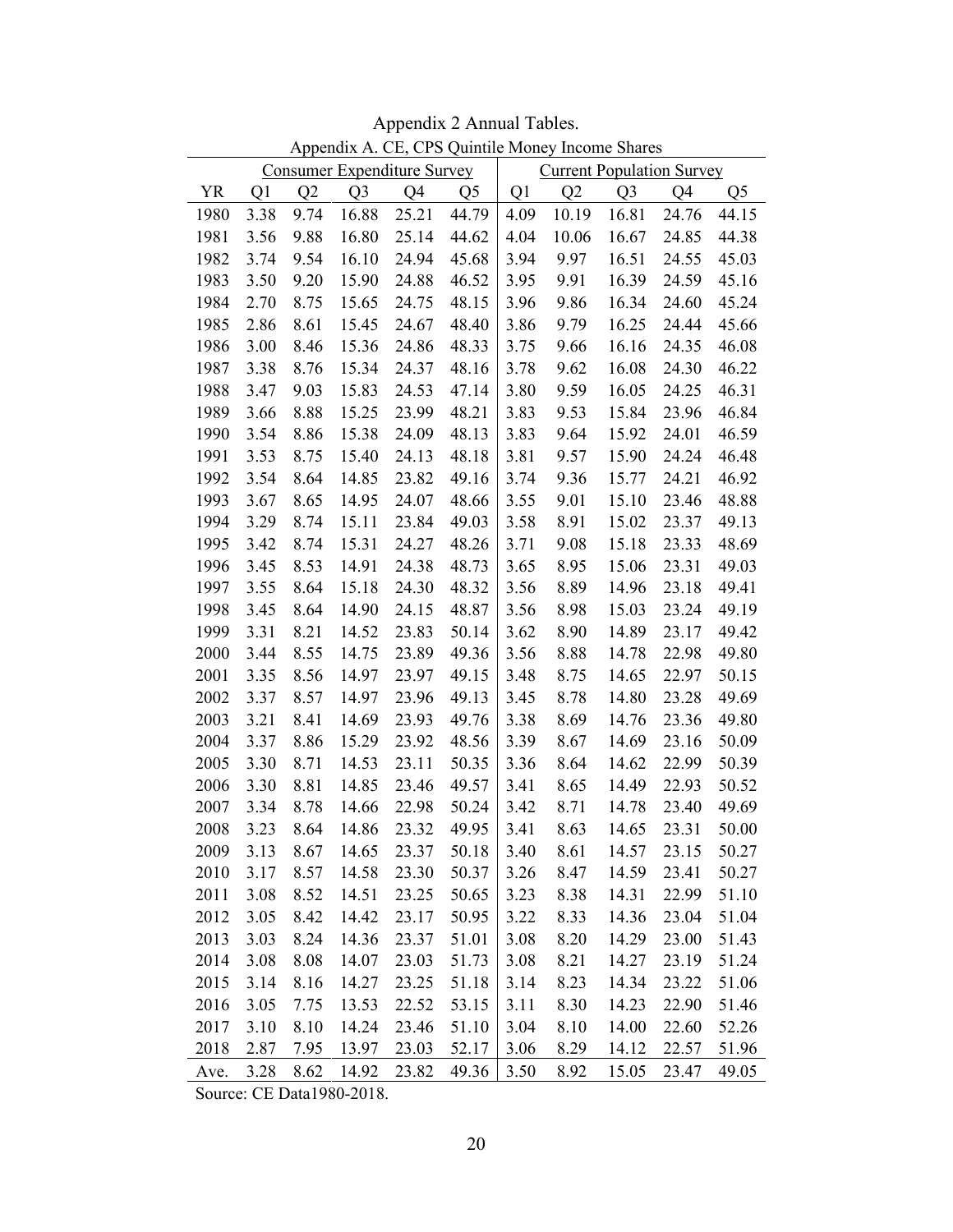|           |           |                                             | дррениту в се, стр недианту манянся. |                          |      |                           |      |
|-----------|-----------|---------------------------------------------|--------------------------------------|--------------------------|------|---------------------------|------|
| <b>YR</b> | <b>CE</b> | <u>Money Income</u><br><b>CPS</b><br>Chi-Sq |                                      | Gini<br>CE<br><b>CPS</b> |      | Q5/Q1<br>CE<br><b>CPS</b> |      |
| 1980      | 46,288    | 51,050                                      | .161                                 | 39.3                     | 37.9 | 13.2                      | 10.8 |
| 1981      | 46,309    | 50,684                                      | .066                                 | 39.0                     | 38.2 | 12.5                      | 11.0 |
| 1982      | 46,833    | 51,224                                      | .054                                 | 39.7                     | 38.7 | 12.2                      | 11.4 |
| 1983      | 46,661    | 51,758                                      | .161                                 | 40.7                     | 38.8 | 13.3                      | 11.4 |
| 1984      | 45,653    | 53,493                                      | .741                                 | 42.8                     | 38.9 | 17.8                      | 11.4 |
| 1985      | 47,244    | 54,705                                      | .605                                 | 42.8                     | 39.3 | 16.9                      | 11.8 |
| 1986      | 46,866    | 56,659                                      | .461                                 | 42.8                     | 39.7 | 16.1                      | 12.3 |
| 1987      | 48,796    | 57,915                                      | .236                                 | 42.1                     | 39.8 | 14.3                      | 12.2 |
| 1988      | 49,032    | 58,501                                      | .084                                 | 41.1                     | 39.9 | 13.6                      | 12.2 |
| 1989      | 51,540    | 60,174                                      | .114                                 | 41.7                     | 40.2 | 13.2                      | 12.2 |
| 1990      | 50,285    | 59,038                                      | .155                                 | 41.8                     | 40.0 | 13.6                      | 12.2 |
| 1991      | 51,727    | 57,920                                      | .170                                 | 41.9                     | 40.0 | 13.6                      | 12.2 |
| 1992      | 50,317    | 57,782                                      | .235                                 | 42.6                     | 40.5 | 13.9                      | 12.6 |
| 1993      | 50,569    | 60,134                                      | .036                                 | 42.2                     | 42.0 | 13.3                      | 13.8 |
| 1994      | 51,388    | 61,328                                      | .038                                 | 42.6                     | 42.2 | 14.9                      | 13.7 |
| 1995      | 51,364    | 62,578                                      | .078                                 | 42.1                     | 41.7 | 14.1                      | 13.1 |
| 1996      | 51,777    | 64,246                                      | .083                                 | 42.6                     | 42.0 | 14.1                      | 13.4 |
| 1997      | 53,468    | 66,592                                      | .089                                 | 42.1                     | 42.4 | 13.6                      | 13.9 |
| 1998      | 55,288    | 68,943                                      | .055                                 | 42.5                     | 42.2 | 14.2                      | 13.8 |
| 1999      | 57,536    | 71,704                                      | .118                                 | 43.7                     | 42.3 | 15.2                      | 13.6 |
| 2000      | 57,027    | 73,029                                      | .056                                 | 42.9                     | 42.6 | 14.3                      | 14.0 |
| 2001      | 59,534    | 72,999                                      | .080                                 | 42.8                     | 43.0 | 14.7                      | 14.4 |
| 2002      | 61,150    | 71,610                                      | .036                                 | 42.8                     | 42.8 | 14.6                      | 14.4 |
| 2003      | 62,047    | 71,721                                      | .033                                 | 43.5                     | 43.0 | 15.5                      | 14.7 |
| 2004      | 64,480    | 71,633                                      | .100                                 | 42.2                     | 43.2 | 14.4                      | 14.8 |
| 2005      | 67,593    | 72,967                                      | .003                                 | 43.4                     | 43.4 | 15.3                      | 15.0 |
| 2006      | 67,844    | 74,650                                      | .046                                 | 42.9                     | 43.4 | 15.0                      | 14.8 |
| 2007      | 68,958    | 73,940                                      | .017                                 | 43.2                     | 42.9 | 15.0                      | 14.5 |
| 2008      | 67,455    | 72,653                                      | .012                                 | 43.2                     | 43.1 | 15.5                      | 14.7 |
| 2009      | 66,770    | 72,242                                      | .024                                 | 43.5                     | 43.3 | 16.0                      | 14.8 |
| 2010      | 65,283    | 70,416                                      | .005                                 | 43.7                     | 43.6 | 15.9                      | 15.4 |
| 2011      | 64,898    | 71,005                                      | .018                                 | 44.0                     | 44.1 | 16.4                      | 15.8 |
| 2012      | 65,560    | 71,274                                      | .012                                 | 44.2                     | 44.1 | 16.7                      | 15.8 |
| 2013      | 62,957    | 74,196                                      | .011                                 | 44.4                     | 44.6 | 16.8                      | 16.7 |
| 2014      | 65,027    | 73,655                                      | .010                                 | 44.9                     | 44.5 | 16.8                      | 16.6 |
| 2015      | 67,451    | 76,920                                      | .001                                 | 44.5                     | 44.3 | 16.3                      | 16.2 |
| 2016      | 71,817    | 79,875                                      | .134                                 | 46.0                     | 44.5 | 17.4                      | 16.5 |
| 2017      | 69,501    | 82,736                                      | .064                                 | 44.5                     | 45.2 | 16.5                      | 17.2 |
| 2018      | 72,658    | 83,243                                      | .037                                 | 45.5                     | 44.8 | 18.2                      | 17.0 |
| Ave.      | 57,614    | 66,338                                      | .033                                 | 42.9                     | 42.3 | 15.0                      | 14.0 |

Appendix B. CE, CPS Inequality Statistics.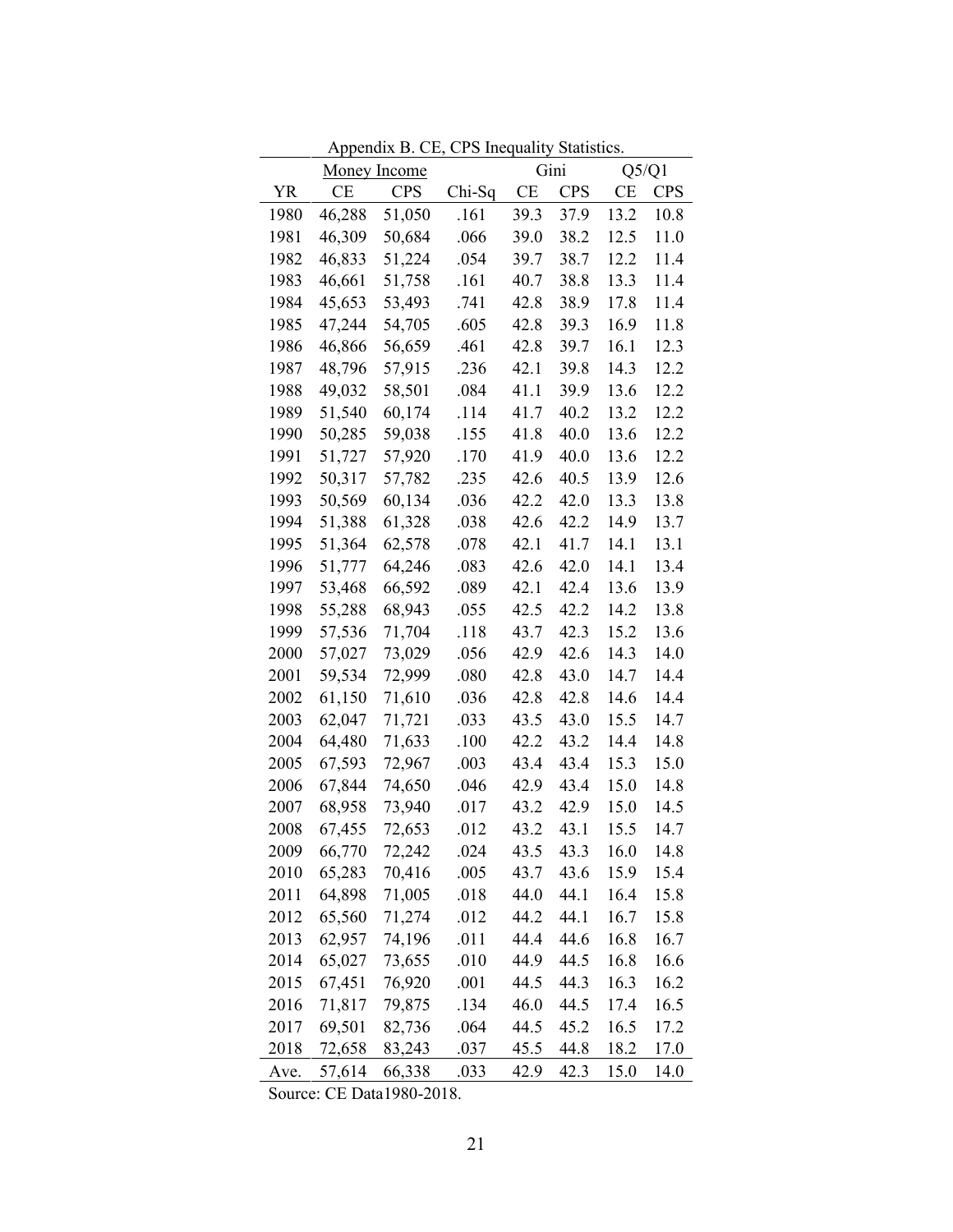|           | $\mu$ reported $\alpha$ . The Disposable modifie $\mu$ |      |           |                |       | $1.2$ ), $\frac{1.24}{1.24}$ |      |       |
|-----------|--------------------------------------------------------|------|-----------|----------------|-------|------------------------------|------|-------|
| <b>YR</b> | YD                                                     | Q1   | Q2        | Q <sub>3</sub> | Q4    | Q <sub>5</sub>               | Gini | Q5/Q1 |
| 1980      | 33,562                                                 | 4.88 | 13.49     | 6.17           | 28.32 | 47.15                        | 39.7 | 9.7   |
| 1981      | 32,503                                                 | 5.32 | 14.12     | 5.18           | 28.87 | 46.50                        | 38.8 | 8.7   |
| 1982      | 34,153                                                 | 5.37 | 13.13     | 7.42           | 28.10 | 45.98                        | 38.5 | 8.6   |
| 1983      | 34,894                                                 | 4.89 | 12.35     | 8.24           | 27.72 | 46.80                        | 39.7 | 9.6   |
| 1984      | 34,262                                                 | 3.68 | 11.71     | 9.01           | 27.75 | 47.84                        | 41.7 | 13.0  |
| 1985      | 34,960                                                 | 4.01 | 11.69     | 8.18           | 27.83 | 48.29                        | 41.9 | 12.1  |
| 1986      | 35,040                                                 | 4.21 | 11.37     | 8.48           | 27.84 | 48.10                        | 41.7 | 11.4  |
| 1987      | 40,444                                                 | 4.07 | 10.63     | 13.52          | 25.77 | 46.01                        | 39.6 | 11.3  |
| 1988      | 40,863                                                 | 4.16 | 10.90     | 13.66          | 25.65 | 45.63                        | 39.1 | 11.0  |
| 1989      | 42,142                                                 | 4.82 | 10.93     | 11.99          | 25.35 | 46.91                        | 39.4 | 9.7   |
| 1990      | 41,658                                                 | 4.57 | 10.76     | 13.19          | 25.15 | 46.33                        | 39.2 | 10.1  |
| 1991      | 42,037                                                 | 4.35 | 10.85     | 11.96          | 25.64 | 47.21                        | 40.2 | 10.9  |
| 1992      | 44,712                                                 | 4.31 | 9.80      | 18.04          | 23.44 | 44.42                        | 37.5 | 10.3  |
| 1993      | 44,681                                                 | 4.55 | 9.88      | 17.63          | 23.72 | 44.22                        | 37.3 | 9.7   |
| 1994      | 44,453                                                 | 4.13 | 10.22     | 16.45          | 24.06 | 45.14                        | 38.3 | 10.9  |
| 1995      | 44,711                                                 | 4.54 | 10.16     | 16.71          | 24.26 | 44.34                        | 37.5 | 9.8   |
| 1996      | 45,087                                                 | 4.11 | 9.92      | 17.16          | 24.25 | 44.56                        | 38.1 | 10.8  |
| 1997      | 45,418                                                 | 4.94 | 10.30     | 14.94          | 24.58 | 45.25                        | 38.0 | 9.2   |
| 1998      | 48,386                                                 | 4.11 | 9.98      | 17.44          | 24.04 | 44.43                        | 37.9 | 10.8  |
| 1999      | 49,817                                                 | 3.98 | 9.59      | 16.83          | 23.98 | 45.62                        | 39.1 | 11.5  |
| 2000      | 48,841                                                 | 4.20 | 10.09     | 15.84          | 24.30 | 45.57                        | 38.8 | 10.9  |
| 2001      | 51,505                                                 | 4.05 | 10.01     | 16.20          | 24.60 | 45.14                        | 38.7 | 11.2  |
| 2002      | 52,752                                                 | 4.09 | 10.05     | 16.01          | 24.61 | 45.25                        | 38.8 | 11.1  |
| 2003      | 56,073                                                 | 3.71 | 9.41      | 18.05          | 23.92 | 44.91                        | 38.8 | 12.1  |
| 2004      | 56,466                                                 | 4.03 | 10.23     | 16.26          | 24.48 | 45.00                        | 38.5 | 11.2  |
| 2005      | 58,537                                                 | 3.98 | 10.17     | 15.44          | 23.86 | 46.55                        | 39.5 | 11.7  |
| 2006      | 58,655                                                 | 4.03 | 10.31     | 15.39          | 24.20 | 46.06                        | 39.2 | 11.4  |
| 2007      | 59,245                                                 | 4.08 | 10.34     | 14.89          | 23.86 | 46.83                        | 39.6 | 11.5  |
| 2008      | 58,069                                                 | 3.92 | 10.17     | 15.15          | 24.16 | 46.61                        | 39.7 | 11.9  |
| 2009      | 59,715                                                 | 3.64 | 9.83      | 17.38          | 23.69 | 45.46                        | 39.0 | 12.5  |
| 2010      | 59,041                                                 |      | 3.65 9.62 | 18.13          |       | 23.42 45.18                  | 38.8 | 12.4  |
| 2011      | 57,485                                                 | 3.60 | 9.75      | 16.76          | 23.64 | 46.25                        | 39.7 | 12.8  |
| 2012      | 57,833                                                 | 3.58 | 9.67      | 16.47          | 23.65 | 46.63                        | 40.0 | 13.0  |
| 2013      | 57,084                                                 | 3.47 | 9.22      | 18.23          | 23.32 | 45.76                        | 39.5 | 13.2  |
| 2014      | 58,385                                                 | 3.59 | 9.13      | 17.64          | 23.13 | 46.52                        | 39.9 | 13.0  |
| 2015      | 58,565                                                 | 3.77 | 9.52      | 15.27          | 23.99 | 47.45                        | 40.7 | 12.6  |
| 2016      | 61,177                                                 | 3.73 | 9.22      | 14.14          | 23.55 | 49.36                        | 42.2 | 13.2  |
| 2017      | 58,975                                                 | 3.81 | 9.67      | 13.80          | 24.55 | 48.17                        | 41.4 | 12.7  |
| 2018      | 60,687                                                 | 3.59 | 9.64      | 13.01          | 24.38 | 49.39                        | 42.5 | 13.8  |
| Ave.      | 48,792                                                 | 4.14 | 10.46     | 14.26          | 24.91 | 46.23                        | 39.5 | 11.3  |

Appendix C. CE Disposable Income (YD), Inequality Statistics.